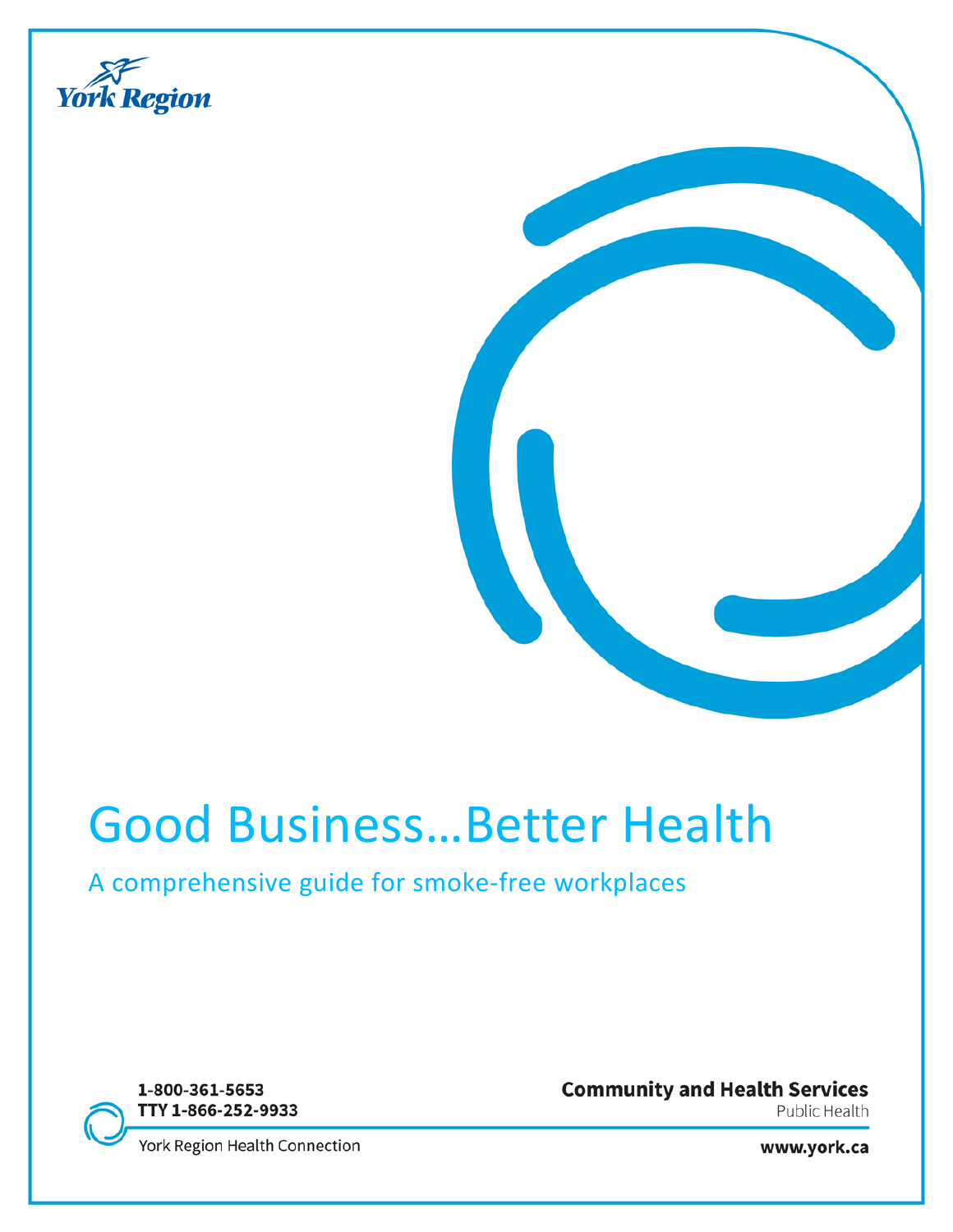# **Acknowledgements:**

We thank our community partners, fellow health units and internal departments for their insight and valuable input.

# **Adapted from the following:**

*Smoking Cessation in the Workplace: A Guide to helping your employees quit smoking.* Health Canada, 2005

*Towards a Healthier Workplace A Guide Book on Tobacco Control Policies.* Health Canada, 2003

*Employers' smoking cessation guide: Practical approaches to a costly workplace problem.* Second Edition, Date unknown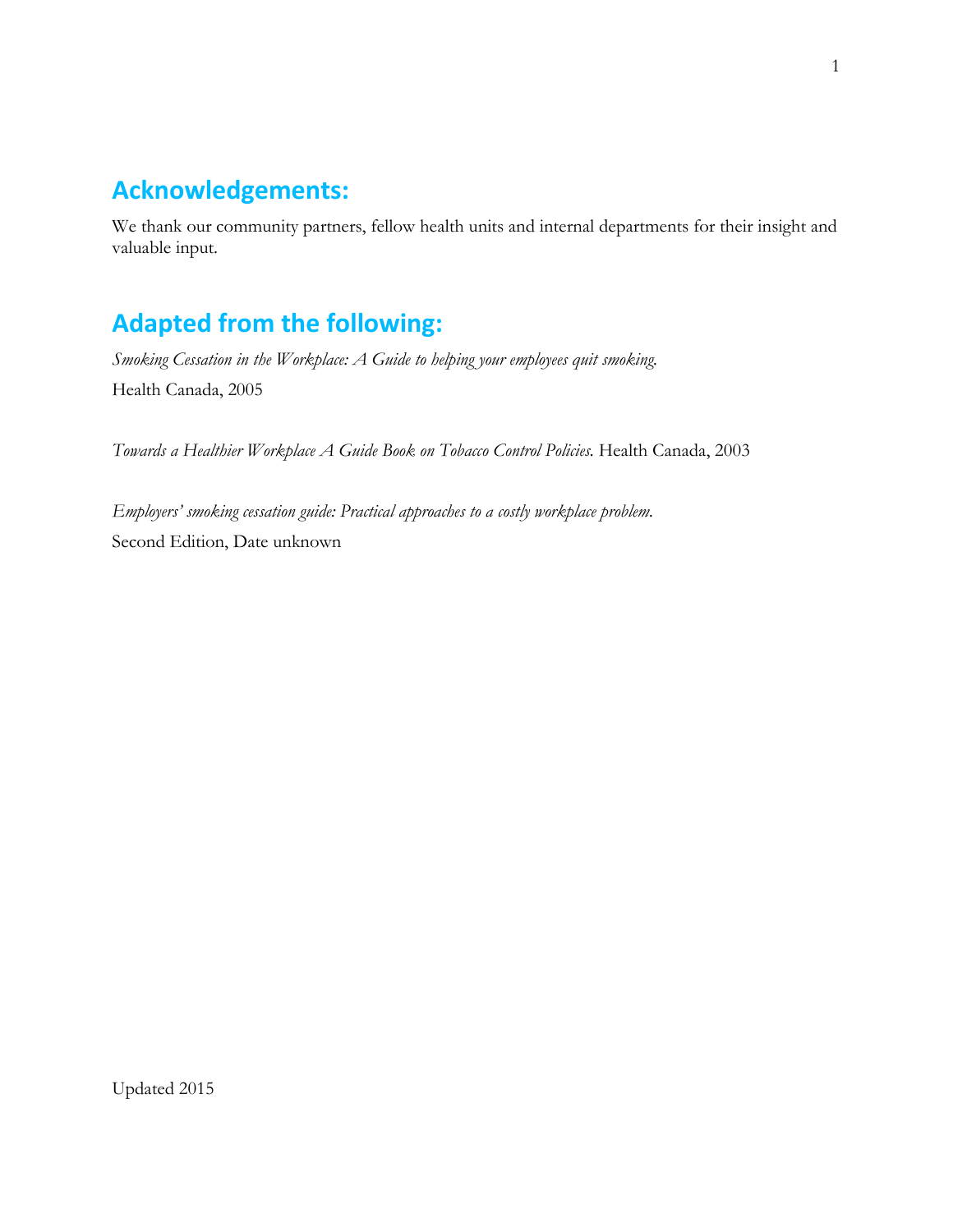# **Table of Contents**

| Beyond the Smoke-Free Ontario Act – Developing and implementing a smoke-free outdoor   |  |
|----------------------------------------------------------------------------------------|--|
|                                                                                        |  |
|                                                                                        |  |
|                                                                                        |  |
|                                                                                        |  |
|                                                                                        |  |
|                                                                                        |  |
| Appendix 2: Smoking cessation in the workplace: Comparing the different approaches  18 |  |
|                                                                                        |  |
| Appendix 4: Employee needs assessment: Smoking cessation in the workplace survey 22    |  |
|                                                                                        |  |
| Appendix 6: Websites: Information on tobacco control and workplace issues 26           |  |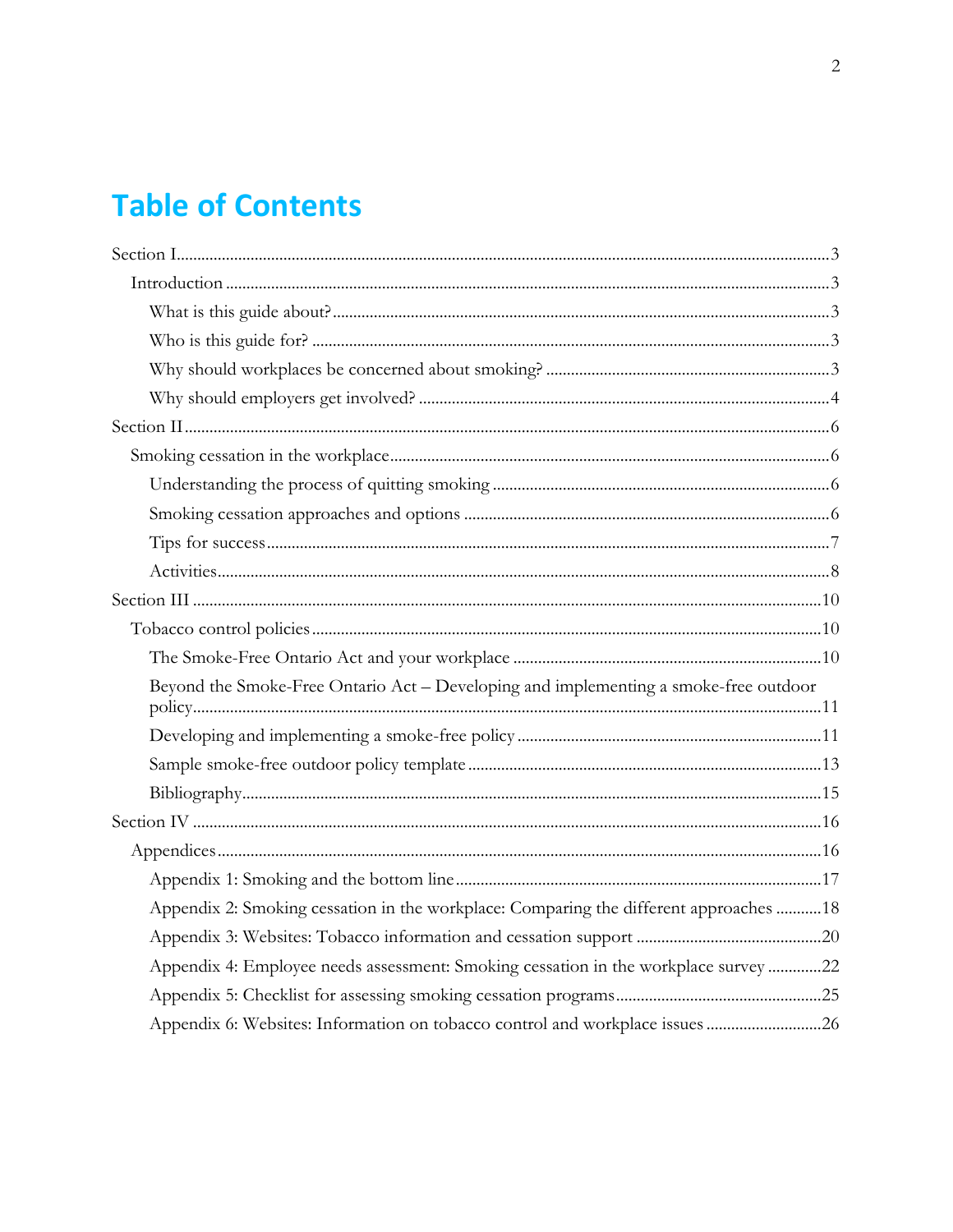# <span id="page-3-0"></span>**Section I**

# <span id="page-3-1"></span>**Introduction**

# <span id="page-3-2"></span>**What is this guide about?**

This guide provides relevant, practical information and materials to help workplaces advance their smoke-free efforts. The information and tools provided will assist in implementing the three part approach to a smoke-free workplace; support for smoking cessation, protection for all employees in every work setting and a tobacco control policy.

# <span id="page-3-3"></span>**Who is this guide for?**

<span id="page-3-5"></span> $\overline{a}$ 

This guide is for employers, union representatives, workplace health promotion or occupational health representatives, human resource managers and employee assistance program representatives who want to create a smoke-free environment and help employees quit smoking.

## <span id="page-3-4"></span>**Why should workplaces be concerned about smoking?**

A smoke-free enclosed workplace is legislated in Ontario by the Smoke-Free Ontario Act. Employers can go beyond existing legislation by creating a smoke-free workplace policy that includes smoke-free grounds, cessation tools and supports for employees who want to quit smoking. Smoking is associated with losses in productivity related to unsanctioned smoke breaks, absenteeism, and disability, directly impacting the profitability for employers<sup>[1](#page-3-5)</sup> (Appendix 1). Subsequently, there is strong financial incentive for workplaces to provide cessation supports to employees wanting to quit.

Smoking is the primary cause of premature, avoidable death and disease in Ontario killing approximately 13,000 people yearly. Three quarters of current smokers are employed and the majority would like to quit smoking<sup>1</sup>. The highest proportion of smokers is found among 20 to 44 year olds, who constitute a large portion of the workforce. For these reasons, the workplace serves as an ideal setting and opportunity to offer programs and services to help individuals quit smoking.

Furthermore, scientific evidence has established an indisputable link between exposure to secondhand smoke (SHS), the smoke from the burning end of a cigarette and serious health consequences. SHS contains more than 7,000 chemicals and about 70 have been identified as cancer-causing compounds. There is no safe level of exposure to SHS; all involuntary exposure to tobacco smoke should be considered harmful and therefore eliminated.

Workplaces that promote cessation and protect non-smoking employees from involuntary exposure to SHS, can have a huge impact on employee health and associated business costs.

<sup>1</sup> The Conference Board of Canada (2013). Smoking Cessation and the Workplace; Benefits of Workplace Programs. Retrieved from the Conference Board of Canada Website: [http://www.conferenceboard.ca/temp/d2fb69f9-97a7-40f9-a3df-](http://www.conferenceboard.ca/temp/d2fb69f9-97a7-40f9-a3df-0a70a2184131/14-175_smokingcessation-brief3_cashc.pdf)[0a70a2184131/14-175\\_smokingcessation-brief3\\_cashc.pdf](http://www.conferenceboard.ca/temp/d2fb69f9-97a7-40f9-a3df-0a70a2184131/14-175_smokingcessation-brief3_cashc.pdf)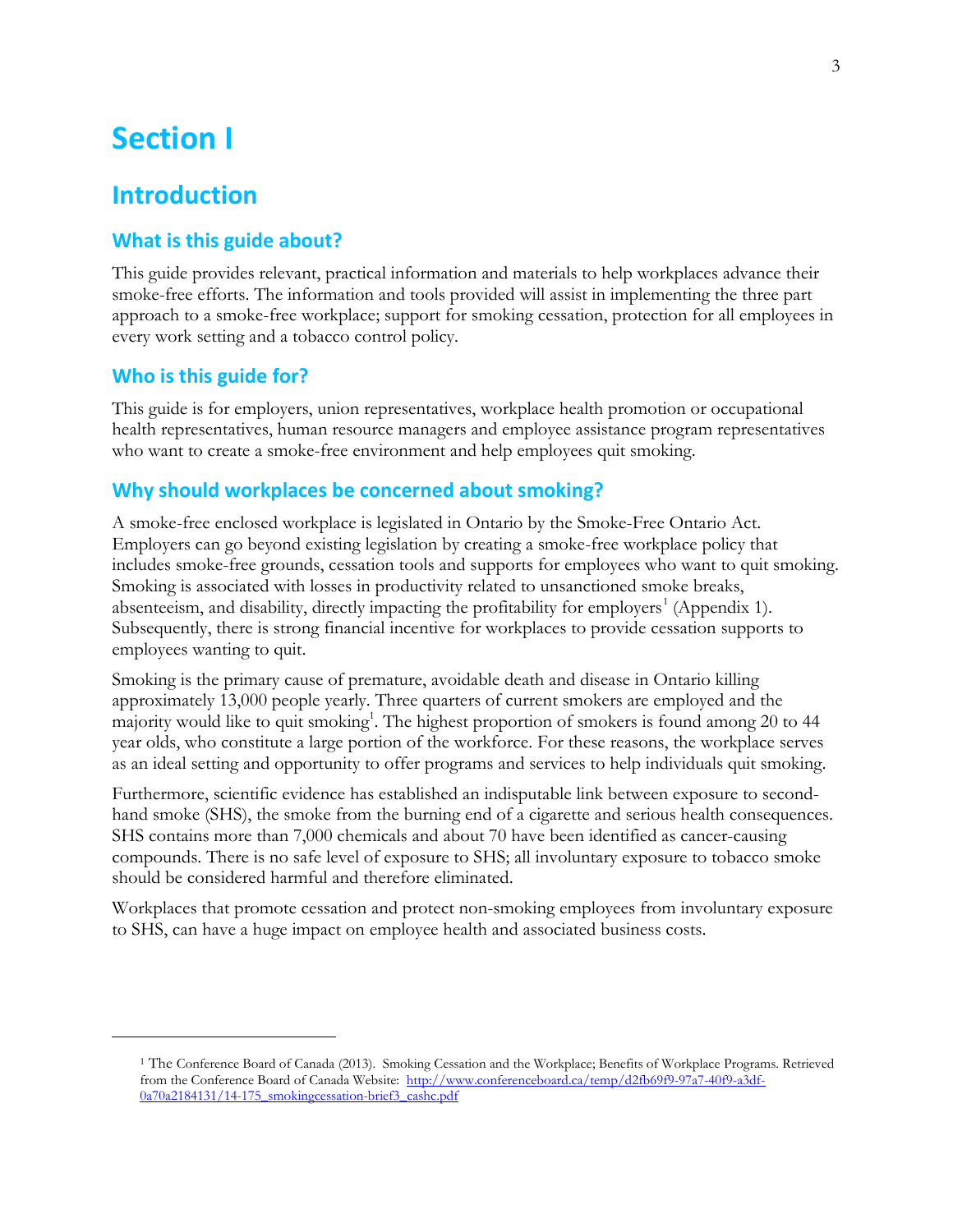# <span id="page-4-0"></span>**Why should employers get involved?**

Seven main reasons employers should create a totally smoke-free environment and provide support to smokers who want to quit are:

#### **1.** Improved employee health **Employees who do not smoke:**

- Take fewer sick days
- Go on disability less often
- Are less likely to retire early because of poor health

#### **2. Increased productivity**

- Life insurance premiums are lower
- Non-smokers are more productive because they do not take unscheduled smoking breaks

#### **3. Reduced costs**

- Smoking is associated with significant losses in productivity related to frequent breaks, absenteeism, and disability
- Supporting employees to quit smoking is an investment worth its return; if employees who smoke are helped to quit, employers will see a reduction in loss of skills, knowledge and corporate memory due to premature death and early retirement
- According to the Canadian Lung Association, smoking cessation support is a sound economic investment and is especially profitable when offered over the long term (five or more years)
- Reduce maintenance and cleanup costs related to littering of and damage caused by discarded cigarettes

### **4. Enhanced job satisfaction**

- The majority of people who smoke want to quit
- Many smokers would welcome smoking cessation programs offered by their employers
- Several studies show a large majority of both smokers and non-smokers prefer to work in a smoke-free environment
- In smoke-free environments, improvement in morale, overall quality of the work environment, employee productivity and sense of loyalty have been shown

### **5. Effective setting**

### **Workplaces are an ideal setting to help people quit smoking for several reasons:**

- Many people spend a good part of their time at work
- Workplaces are convenient places for people to get information and support
- Workplaces can provide the supportive social environment necessary for quitting smoking
- Smokers can get support from employees and others who promote health in the workplace
- Smoke-free workplaces encourage employees who smoke to cut down or quit, and help those who are already smoke-free to stay that way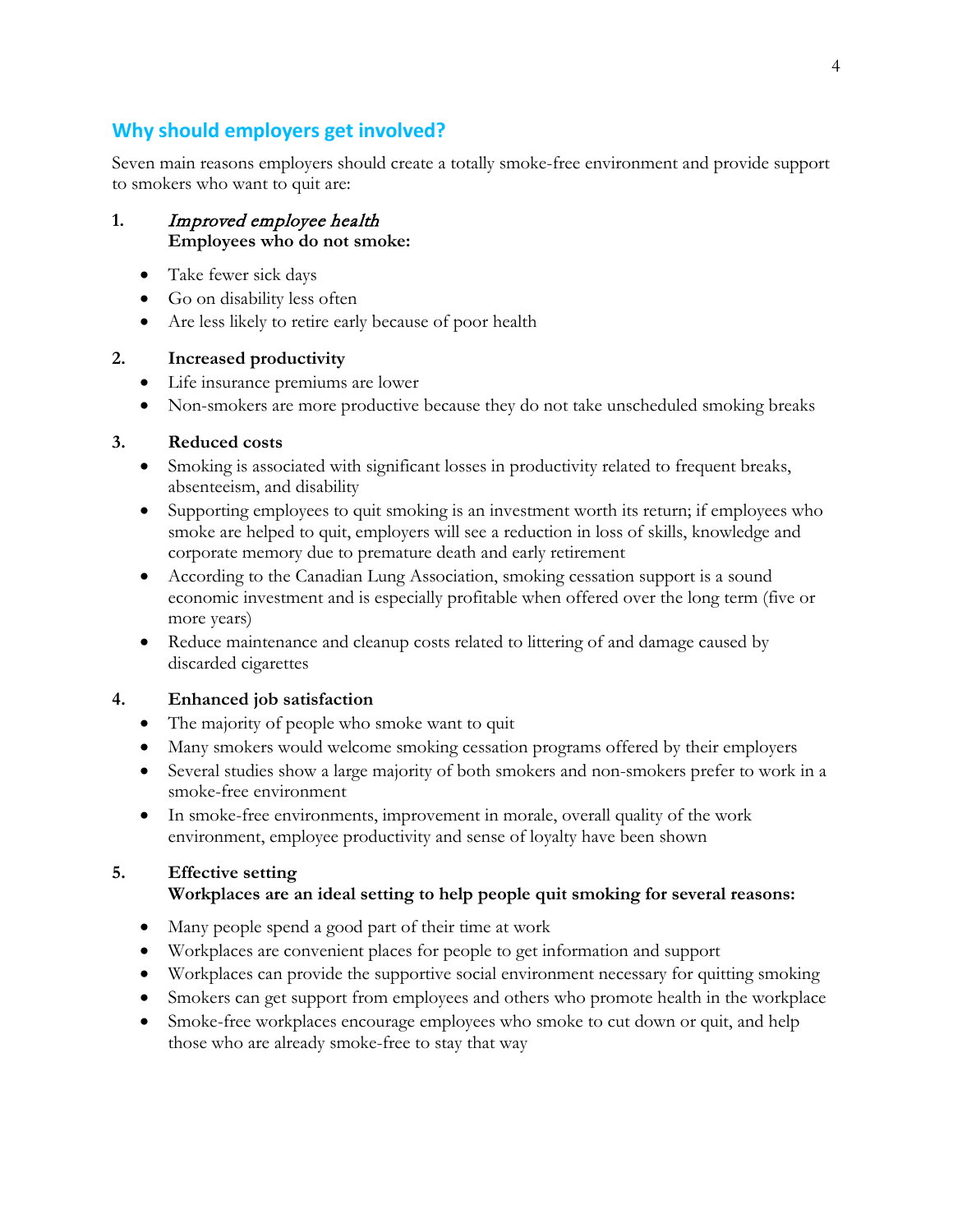### **6. Better corporate image**

• Workplaces that are committed to the health of their employers portray a positive image and are respected within the workplace and the larger community (a better image may help to attract and retain talented workers)

#### **7. Complying with legislation**

- The Smoke-Free Ontario Act came into effect on May 31, 2006, making all enclosed public places and enclosed workplaces 100 per cent smoke-free
- This provincial legislation protects employers and employees from SHS exposure inside their workplaces and workplace vehicles
- By providing a smoke-free environment, employers protect themselves from liability related to the exposure of employees to an identified workplace hazard
- Creating a smoke-free outdoor policy, including an appropriate disciplinary policy can ensure a smoke-free environment for all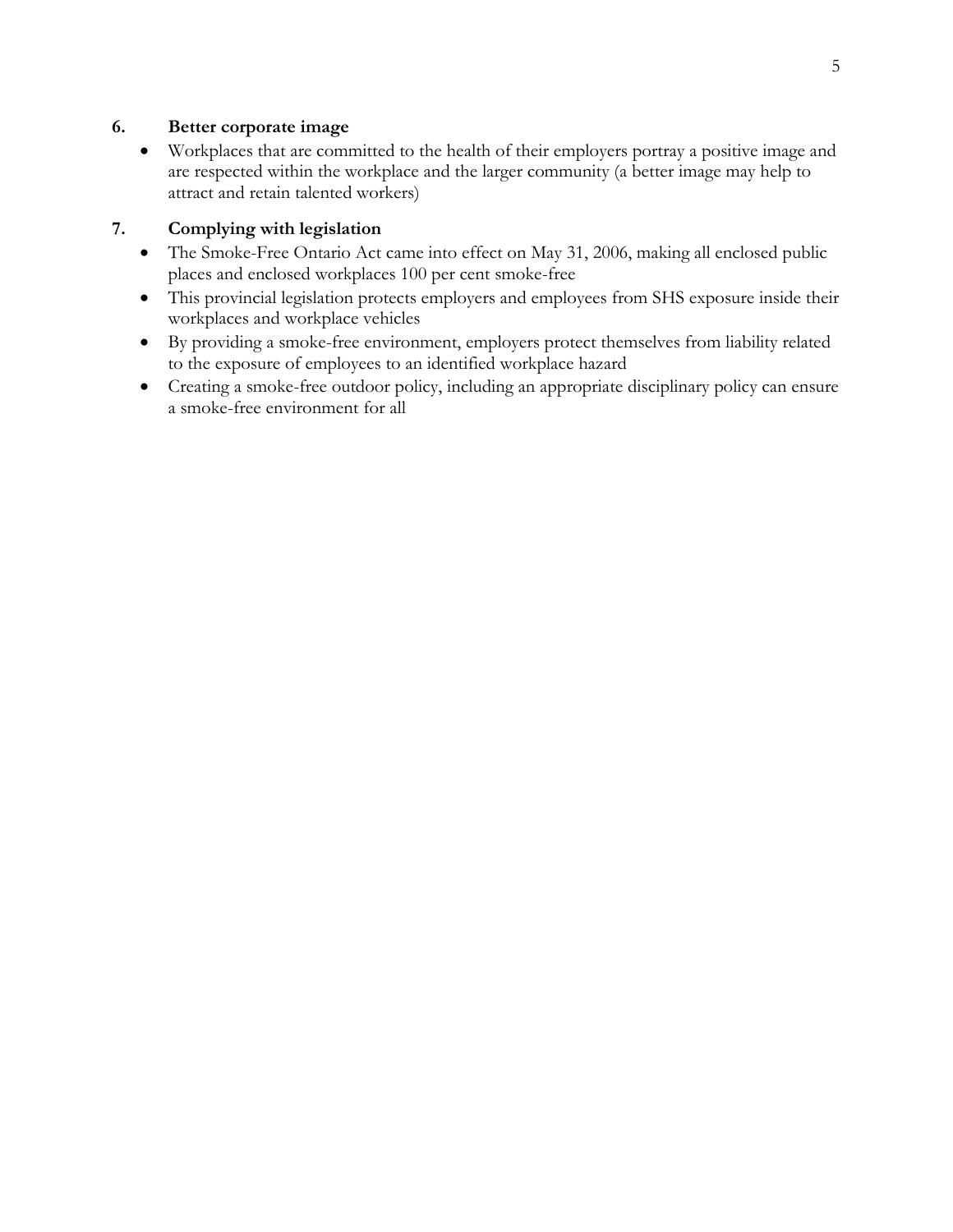# <span id="page-6-0"></span>**Section II**

# <span id="page-6-1"></span>**Smoking cessation in the workplace**

# <span id="page-6-2"></span>**Understanding the process of quitting smoking**

Quitting smoking is a difficult process. Cigarettes have a higher dependence potential than heroin, cocaine, alcohol and marijuana. This means it is more difficult to stop using cigarettes than any of the other substances. Most people make five to seven quit attempts and may use a variety of methods before they quit for good. Smoking relapses should not be seen as failures, but rather another step in the process of becoming smoke-free. Each attempt increases the chances of eventually quitting for good.

#### **Workplaces who wish to support staff quitting should consider:**

- Smokers who wish to stop smoking will be most successful with access to high quality treatment (education, counselling, and drug therapies), assistance in paying for treatment, a supportive work environment and workplace policies
- Smokers who are not ready to stop smoking can be motivated by providing information, incentives and workplace policies
- Recent ex-smokers often require support to prevent relapse
- Non-smokers do not wish to be subjected to SHS
- Supervisors and managers may need practical guidelines for implementing smoking policies, resources to which they can refer employees who wish to quit smoking and addressing conflicts between smokers and non-smokers

### <span id="page-6-3"></span>**Smoking cessation approaches and options**

Workplaces have a variety of approaches and options to help employees quit smoking. Smoking cessation supports can be offered as part of a workplace wellness program or on their own (Appendix 2).

#### **Basic approaches**

**Comprehensive:** This approach involves a variety of programs and activities at the workplace. Employees can access cessation supports on-site and often during work hours. It includes incorporating tobacco prevention messaging into all wellness programs and activities.

**Facilitated:** This approach involves working with outside agencies to deliver: programs and activities, provide self-help materials, links to appropriate websites and on line support (Appendix 3).

**Education and Information:** This approach involves providing employees with information including self-help materials.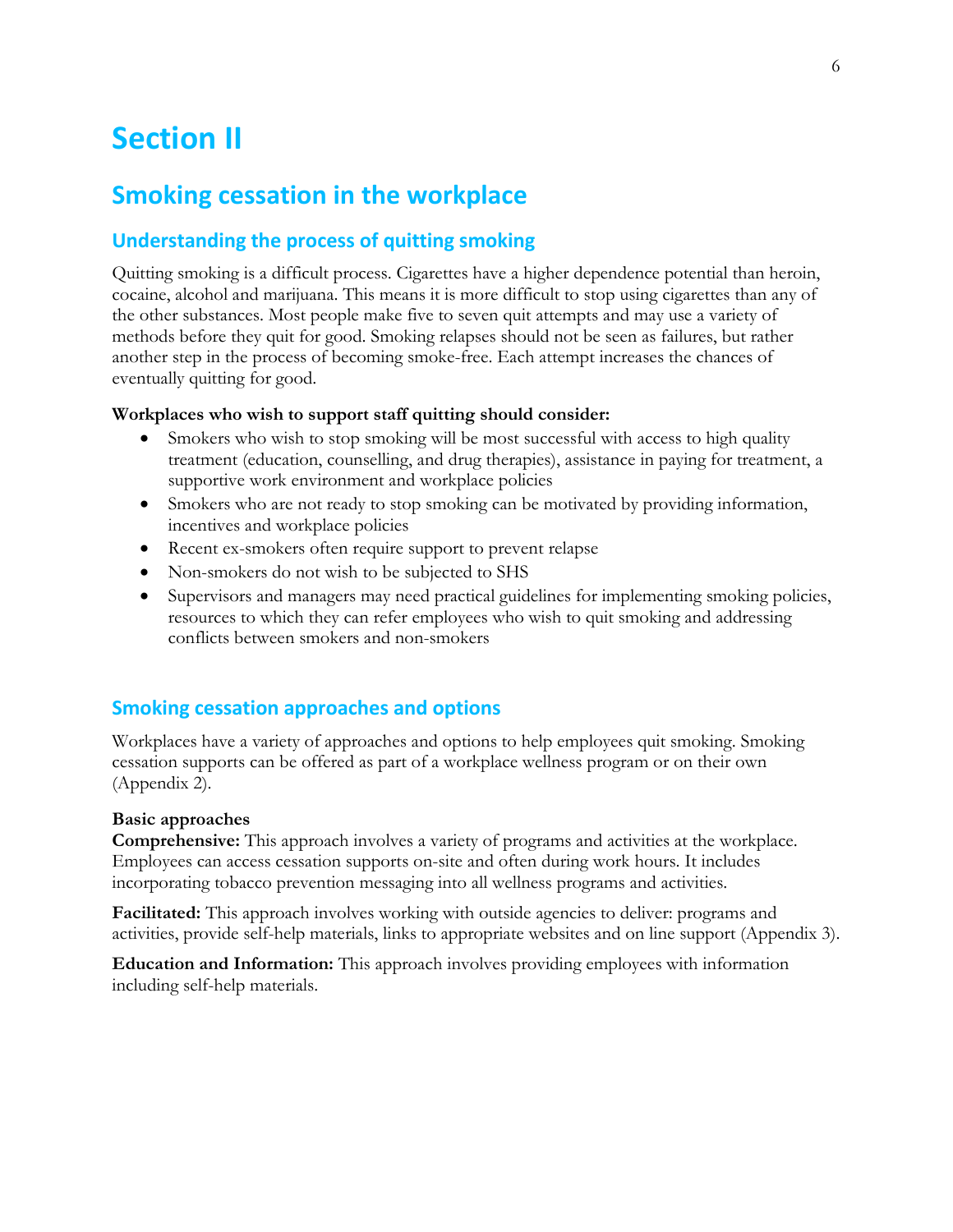## **Options**

**Self–help:** Workplaces can provide a variety of self-help material which many people will use. Most people who quit smoking get information from self-help materials, pamphlets or websites. Success rates are enhanced when they choose a "buddy" to help them quit.

**Brief contact intervention (BCI) training:** BCI training is available to workplace employees who would like to provide BCI to smokers who want to quit. It consists of a three or four minute discussion that includes asking smokers about their smoking, advising them to quit, assessing their smoking and assisting them to obtain appropriate help.

**Individual counselling:** Provided by a physician, nurse, addictions specialist, employee assistance program provider or quit-line counsellor. Individual counselling can help people who smoke adapt to life without cigarettes. Services can be offered at the workplace or employees may be referred to services off-site. Smokers' Helpline (1-877-513-5333) provides no cost, one-on-one telephone counselling, support and information to smokers who want to quit.

**Group programs:** The workplace, EAP program, or community group can provide group programs. Group programs include a number of weekly sessions and can take place during work or after hours. Workplaces can subsidize these programs and/or allow employees to attend during work hours. Many smokers benefit from inviting spouses and other family members to participate.

**Nicotine replacement therapy (NRT):** This can be purchased over-the-counter and comes in various forms: patch, gum, lozenge, and inhaler. It replaces some of the nicotine in the bloodstream, reducing withdrawal symptoms and cravings. Using NRT can double the chances of quitting.

**Prescription medications:** These medications assist with withdrawal symptoms and cravings. Workplace benefit plans can cover the cost of these medications for employees and family members.

# <span id="page-7-0"></span>**Tips for success**

### **Develop a plan**

- Identify the organizers and who you want to reach
- Establish goals and objectives
- Compile an inventory of available resources
- Determine budget and staff availability
- Conduct a needs assessment survey to ask employees what they want (Appendix 4)
- Decide on activities what you are going to do and when
- Develop a communication strategy including to whom and how often
- Obtain approval
- Implement
- Evaluate

### **When deciding on your organization's approach:**

• **Recruit leaders and champions**. Include the health and safety committee, the Employee Assistance Program (EAP) and human resources. Build commitment by including staff and management, union representatives and both smokers, ex-smokers and non-smokers.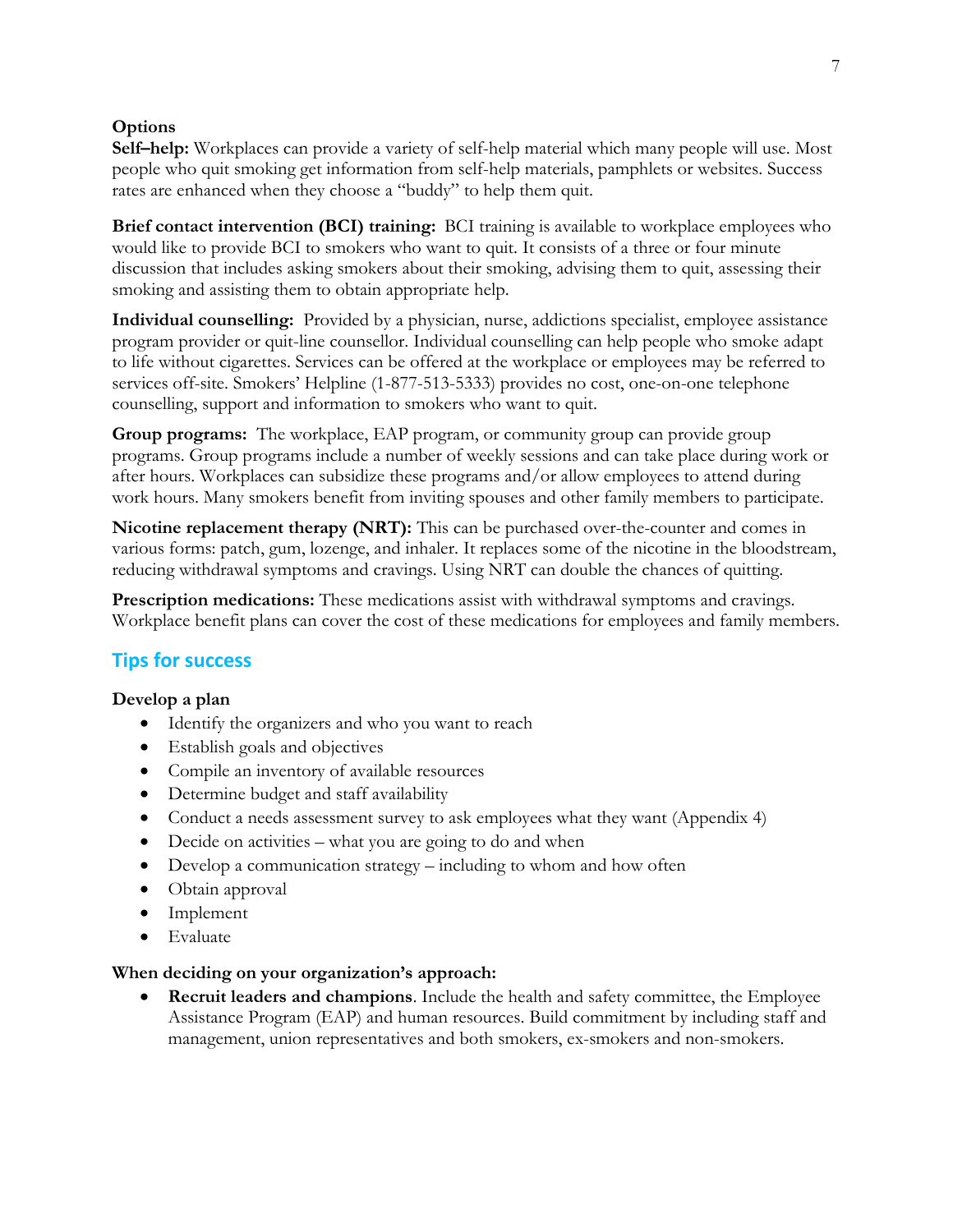- **Use an integrated approach; policies, health plans and workplace programs, for maximum impact.** Comprehensive programs are those that combine coverage for medication and counselling, as well as inclusion of workplace policies.
- **Interweave smoking cessation initiatives with other on-site or off-site employee health programs.** Investigate other programs that will support a non-smoking lifestyle (e.g., stress management, weight management and exercise activities). Involve and educate on-site nursing staff in assessing and referring smokers, consider training them in BCI.
- **Develop a strategy based on an understanding of smoking as an addiction.** Avoid an approach that stigmatizes smokers.
- **Determine the level of support to provide.** Smoking cessation support ranges from comprehensive (e.g., on-site, extensive communication) to facilitated (e.g., health plans provide counselling and some medication, the employer provides self-help materials, available websites, and extensive communication) to referral-based programs (e.g., referrals to community providers, self-help materials). Smaller organizations with limited resources and staffing may want to focus on referral-based programs or work with community-based organizations.
- **Use a systematic long term approach.** Assess the cost impact of smoking on your organization (Appendix 1). Identify and speak with everyone in the workplace via surveys and/or focus groups. Research available resources and decide on a philosophy and general approach.
- **York Region Public Health staff are available to assist workplaces to develop a comprehensive smoke-free workplace strategy.** Consultation and support is currently offered to develop and implement a needs assessment for staff, develop key messages for a communications plan regarding the implementation of tobacco control policies and availability of tobacco cessation tools. BCI training is offered to interested workplace staff and support is available to any workplace interested in developing a group cessation program.

#### **For more information or to obtain a consultation, contact**

**York Region Public Health at 1-800-361-5653 or visit** [www.york.ca/](http://www.york.ca/)health

# <span id="page-8-0"></span>**Activities**

Activities employers may include as a part of the plan will depend on how motivated employees are to quit smoking. This information can be gathered from the needs assessment and be incorporated with the available resources (Appendix 4).

#### **Activities to consider Health plan (reimbursement and plan design)**

- Coverage of drug therapies
- Counselling by healthcare providers
- Risk rating of health insurance
- Health-plan sponsored counselling in the community or via internet or telephone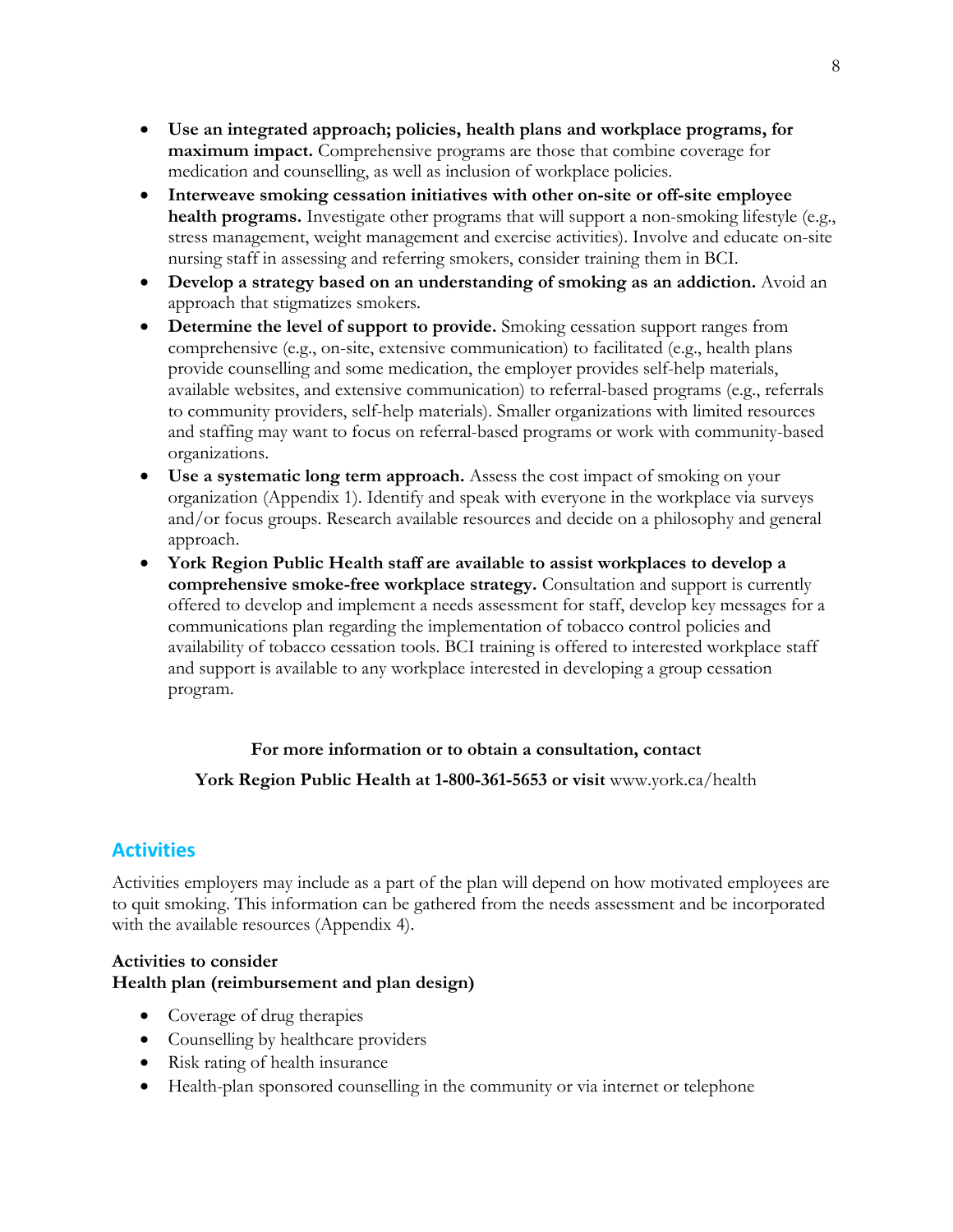- Flexible benefit credits to finance cessation interventions
- Subsidize quit-smoking medications if not covered in your benefit plan
- Extend cessation benefits and activities to partners and family members

#### **Smoking policies**

Smoking is prohibited in the enclosed workplace as legislated by the Smoke-Free Ontario Act. Workplaces can also develop a smoke-free outdoor policy to prohibit smoking at entrances or on the entire property (see Section III).

#### **Workplace-based smoking cessation initiatives**

- Self-help materials such as educational pamphlets, cessation guides or websites
- Newsletter articles on the benefits of quitting
- Health risk appraisals and other workplace health promotion/wellness activities
- Special events (e.g., Quit contests, health fairs and other events)
- On-site or community, intranet or telephone-based counselling services (Appendices 3 and 5)
- Allow employees to participate in activities and access quit-smoking medications
- Tailor the program to your workplace, accommodate shift workers and make sure written materials are language-appropriate

#### **Addressing barriers**

- Some employees won't have any intention of quitting smoking. They can still be supported to start thinking about quitting
- Non-smoking policies in the workplace help people cut down by providing fewer opportunities to smoke
- Cessation information, self-help material that is readily available can encourage people to start thinking about quitting smoking
- Peer support can be encouraging to smokers
- Consider offering the same cessation supports and benefits to other household family members
- Ensure management support

### **Communication is the key**

Open communication is a key component. Keep employees informed at all times of any policies or activities that are being introduced or changed. Explain why and how policies are changing. Encourage employees to get involved and participate in discussions and listen to their opinions. Provide a forum or venue to receive feedback (Appendix 4). A well formulated communication plan is extremely important for generating interest and encouraging employee participation.

#### **Use a variety of channels including:**

- Word-of-mouth
- Managers
- Staff meetings
- Posters
- Written materials in staff and lunch rooms
- Email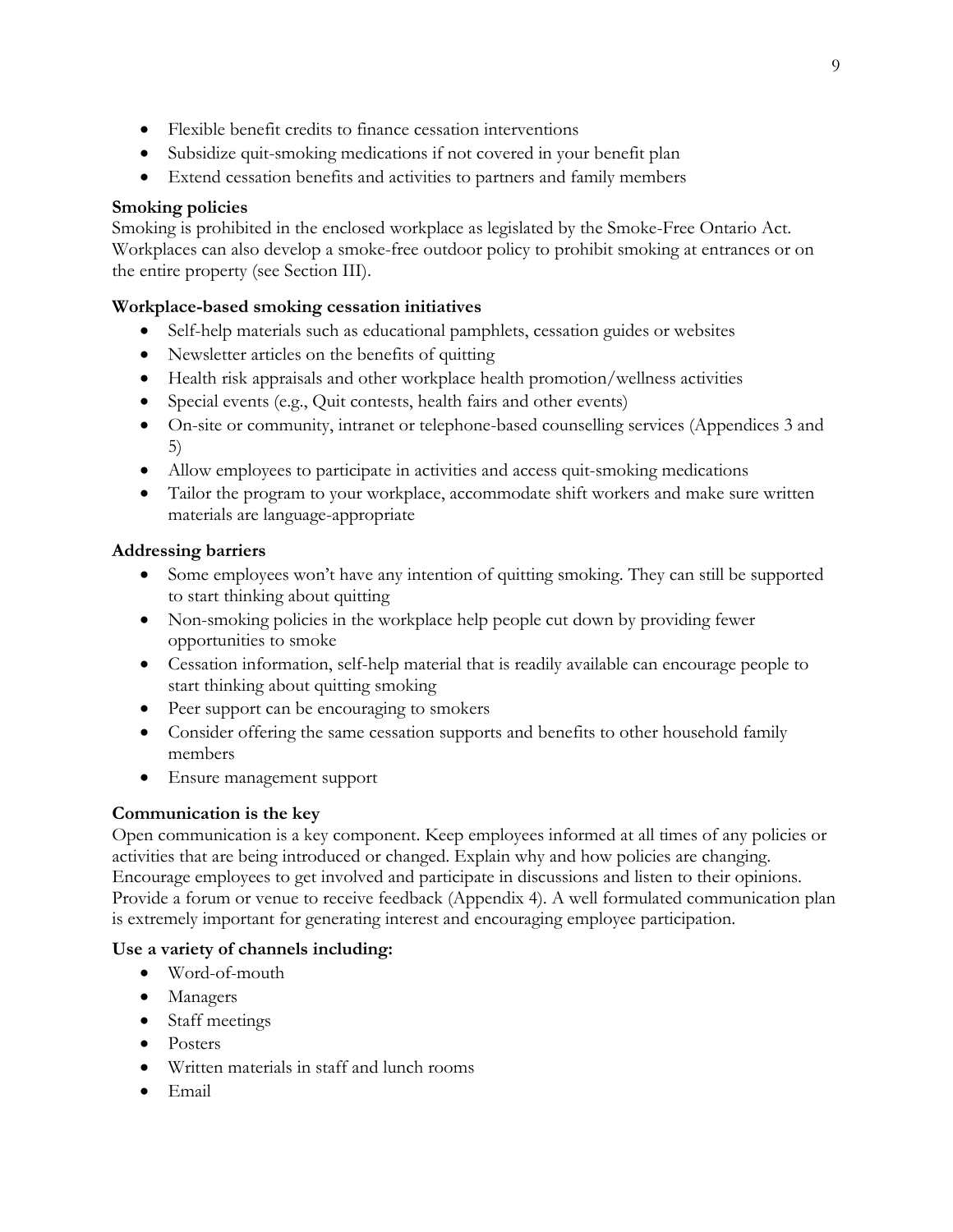- Employee newsletters
- Workplace intranets

#### **Evaluate**

An evaluation plan is important to assess the effectiveness of programs and activities, identify ways to improve and to help guide future plans. Employers should evaluate both short-term impact (policy awareness, morale, conflict reductions, quality of work, job satisfaction) and long-term outcomes (number of employees who smoke, reduction in absenteeism, reduction of healthcare and maintenance costs).

The evaluation should measure whether initial goals have been met and need not be costly or complex. At a minimum, employers can survey employees to determine the perception and impact of the smoking cessation strategy.

# <span id="page-10-0"></span>**Section III**

# <span id="page-10-1"></span>**Tobacco control policies**

#### <span id="page-10-2"></span>**The Smoke-Free Ontario Act and your workplace**

Smoke-free workplaces benefit employee health in many ways. By banning smoking in all enclosed workplaces the Smoke Free Ontario Act (SFOA) protects all employers, employees and visitors from second-hand smoke (SHS) exposure in all workplaces, including inside workplace vehicles. A smoke-free workplace also benefits staff by encouraging smokers to quit. One study found that smoking rates dropped by five per cent and daily consumption among smokers who continued to smoke dropped by 10 per cent when employers restricted or provided a smoke-free environment.

The Smoke-Free Ontario Act came into effect May, 31, 2006 making all enclosed public places and enclosed workplaces in Ontario 100 per cent smoke-free. The Act prohibits smoking or holding lighted tobacco in enclosed workplaces. It also prohibits enclosed workplaces from having ashtrays and similar equipment on the premises.

An enclosed workplace is defined as the inside of a building, structure or vehicle an employee works in or frequents during the course of their employment (whether or not they are acting in the course of their employment at the time). It includes common areas such as washrooms, lobbies and parking garages. Examples of an enclosed workplace include the inside of a trailer office on a construction site, the inside of a loading dock or the inside of a delivery truck. The ban on smoking in an enclosed workplace is in effect at all times, even during off-hours when people are not working.

#### **As an employer you must:**

- Ensure employees are aware smoking is prohibited in enclosed workplaces
- Remove ashtrays and any similar equipment
- Ensure no one smokes in the workplace
- Ensure a person who does not comply does not remain in the enclosed workplace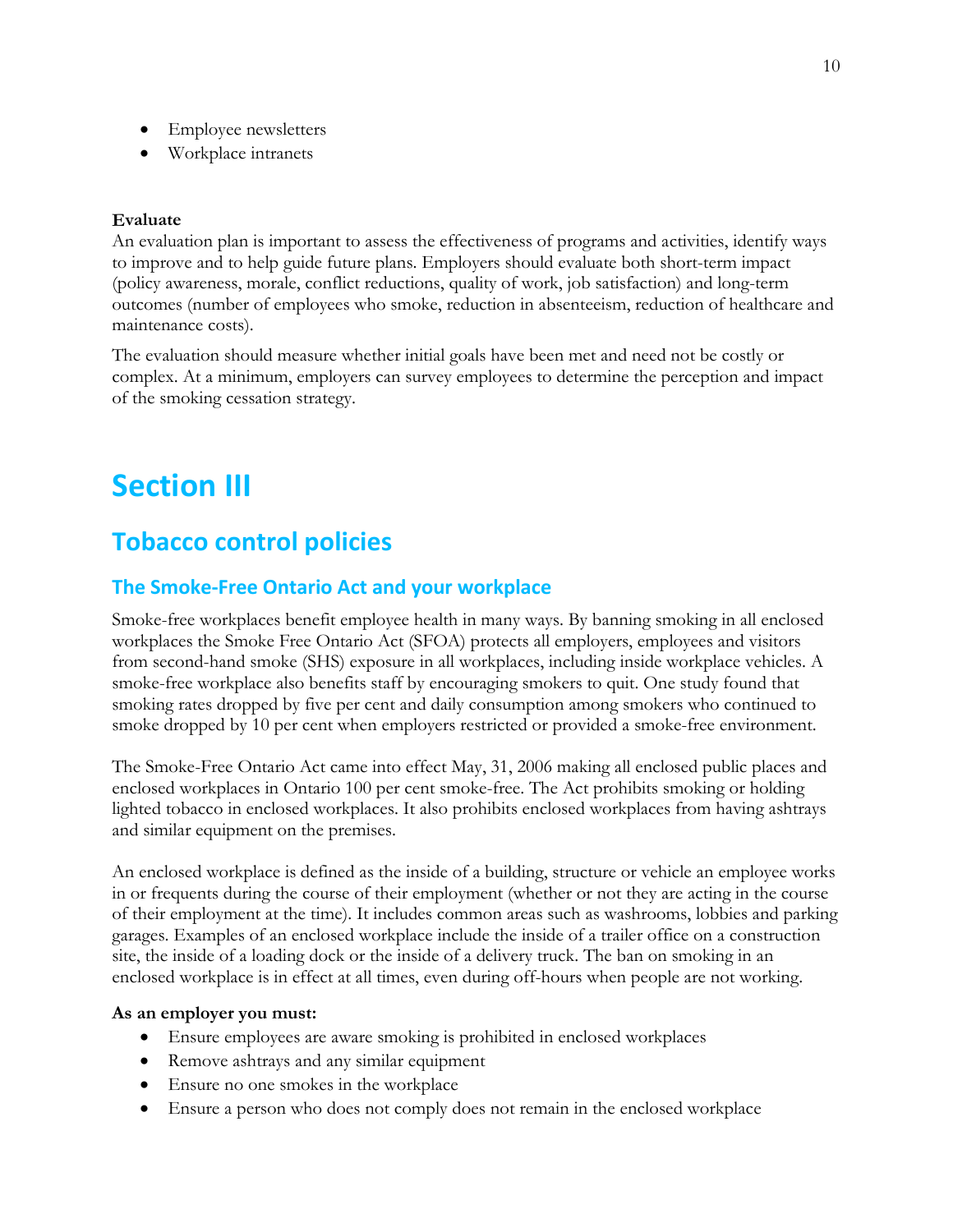• Post No Smoking signs at all entrances, exits, washrooms and other appropriate locations to ensure everyone knows smoking is prohibited

An employer may not dismiss; threaten to dismiss, discipline, suspend, penalize, intimidate or coerce an employee who obeys or seeks compliance with the Act. If an employee experiences any of the above noted actions by his or her employer, the employee may direct complaints to the Ontario Labour Relations Board.

#### **To report a smoking violation in a workplace contact, York Region Public Health at 1-800-361-5653.**

# <span id="page-11-0"></span>**Beyond the Smoke-Free Ontario Act – Developing and implementing a smokefree outdoor policy**

While indoor smoking bans are important first steps, more can be done to protect employees at the workplace. SHS exposure is still a health threat where smoking is permitted outside, close to entrances and exits and where ventilation systems expose workers to hazardous chemicals.

Workplaces are encouraged to develop smoke-free policies that extend beyond current SFOA legislation to make outdoor grounds smoke-free. For example, your workplace may choose to develop a policy prohibiting smoking anywhere on workplace property, or within X feet from doors and windows. Workplaces that implement such policies demonstrate leadership and commitment to protecting the health of its staff and community.

# <span id="page-11-1"></span>**Developing and implementing a smoke-free policy**

The process for developing and implementing a workplace tobacco control policy involves a series of steps; these can be divided into three phases.

#### **Phase 1: Preparation**

- Build commitment with management, labour groups and other influential individuals and groups
- Recruit leaders and champions in unions, the health and safety committee, the employee assistance program and the human resources department
- Strive to involve all employees. Contact York Region Public Health for consultation and support to develop an effective comprehensive strategy
- Establish a working group with representatives from all parts of the workplace
- Make use of existing committees for support
- Decide on how you will develop a plan including goals and objectives
- Provide employees with information on SHS and smoke-free policies (Appendix 6)
- Build a case for implementing the smoke-free policy; calculate costs and potential savings (Appendix 1)
- Gather information on employee attitudes, beliefs and preferences related to a smoke-free workplace. Analyze and share the results and incorporate them into your plan (Appendix 4)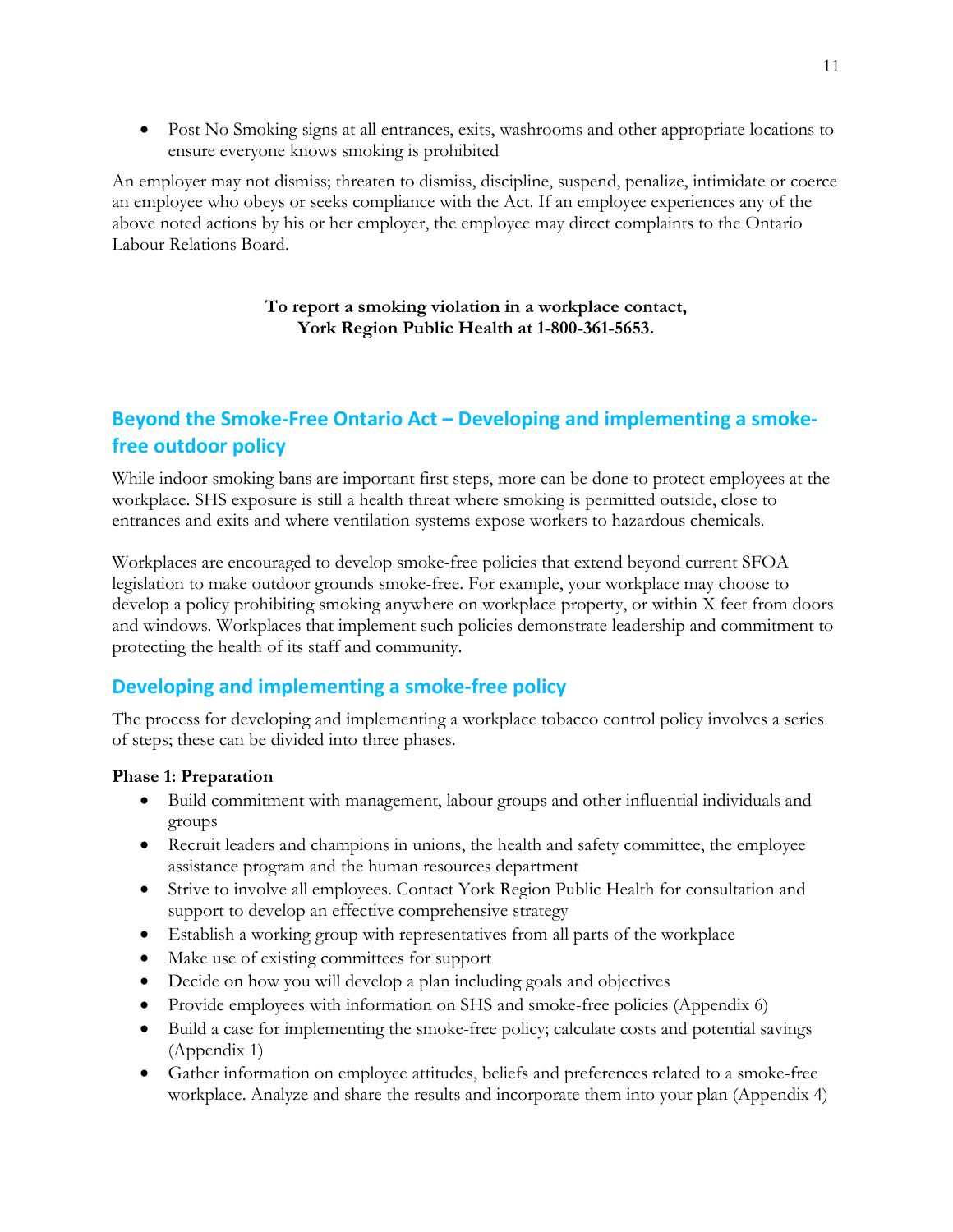- Develop the plan and the policy; include timelines and procedures for implementation enforcement and evaluation
- Present your plan to management and employee representatives

### **Phase 2: Implementation**

- Give employees adequate advance notice before launching the policy so they can plan accordingly
- Keep employees informed every step of the way
- Ensure the smoke-free boundaries are clearly marked with signage
- Ensure enforcement procedures are clear and the policy is enforced consistently and fairly
- Select a person staff can go to for clarification and questions
- Support employees with smoking cessation resources (see Section II)
- Train all staff involved in the implementation and enforcement of the policy, include: managers, health and safety staff, human resources staff and employee assistance program staff
- Establish protocols on how to advise visitors of the policy and what to do with noncompliance and complaints
- Present and explain the policy, provide information to all employees (i.e. a letter including rationale for the policy from the CEO of the workplace)
- Launch the policy (link with a special event i.e., a BBQ, breakfast or contest)

## **Phase 3: Follow-up and maintenance**

- Monitor the policy implementation and evaluate compliance, employee satisfaction, complaints and praise
- Evaluate long-term outcomes such as changes in absenteeism, cost reductions, employee and customer satisfaction
- Revise your policy as needed
- Celebrate your successes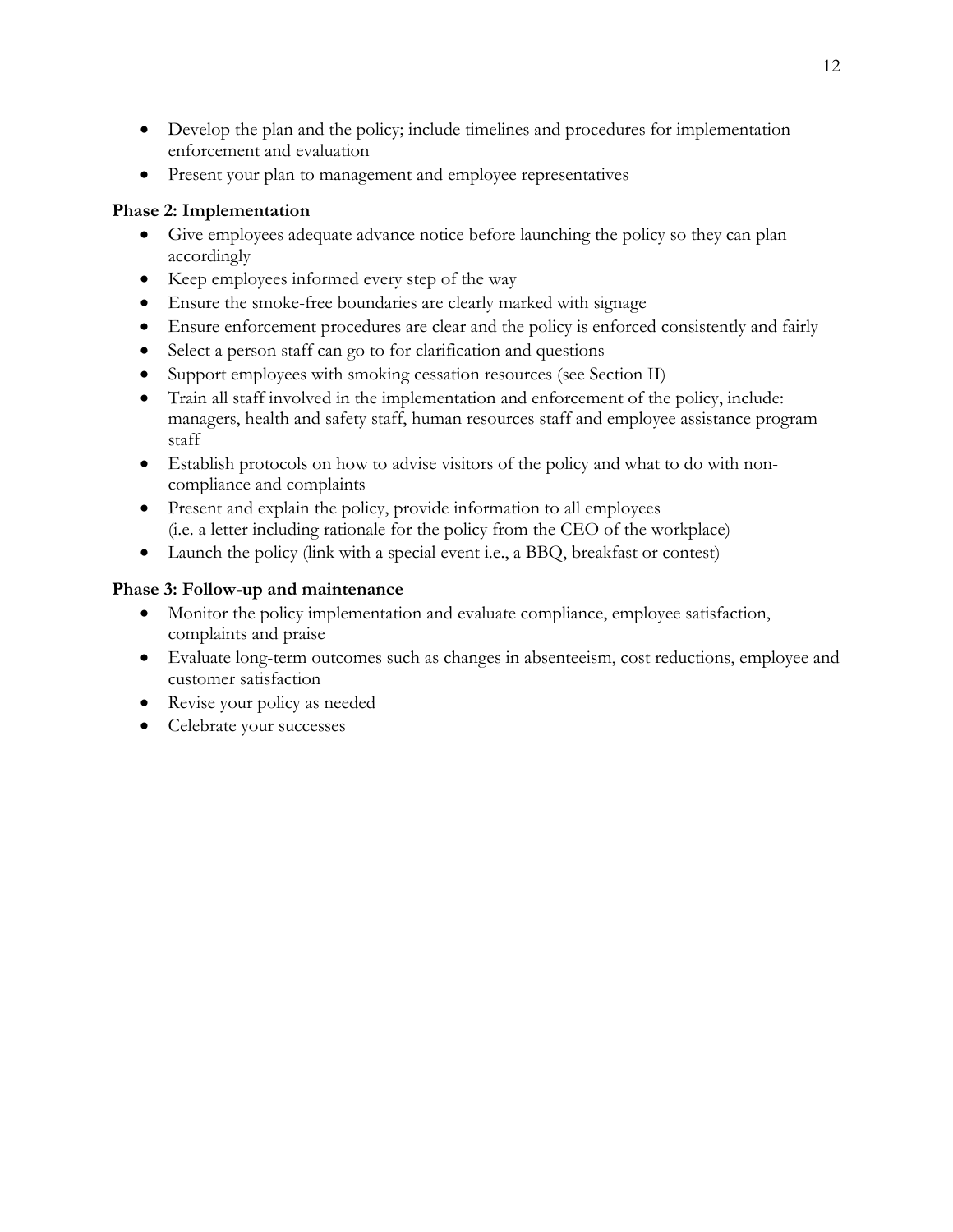# <span id="page-13-0"></span>**Sample smoke-free outdoor policy template**

# **(To be used as a guideline only)**

# **Provided by York Region Public Health**

#### **Policy Statement**

As of X date, smoking will be prohibited 1) inside X owned, funded or operated premises and facilities as per the Smoke-Free Ontario Act and on associated outside property or 2) within X feet of any door or window opening with no exceptions.

#### **Purpose**

Research shows second-hand smoke (SHS) contains many carcinogens and is a preventable cause of many major diseases in smokers and non-smokers alike. X is committed to ensuring a safe and healthy environment for staff and visitors to X by implementing a smoke-free outdoor policy. The purpose of this policy is to protect those who work and visit X from the harmful effects of SHS while inside X owned, funded or operated premises and facilities and on associated outside property, with no exceptions.

#### **Application**

This policy applies to all persons working at or visiting X owned, funded or operated premises and facilities located at (address) with no exceptions.

#### **Description**

X workplace name is required to be smoke-free effective (insert date). Smoking is not permitted: Inside X owned funded or operated premises or facilities and on associated outside property. Within X vehicles that are owned or leased for X business.

#### **Responsibilities**

X workplace name:

X is responsible for clearly posting no-smoking signs, prohibiting ashtrays and like paraphernalia. X will prohibit smoking on all X owned, funded or operated premises and facilities and on associated outside property.

Department Heads/ Directors/ Managers/ Supervisors:

Department Heads/ Directors/ Managers/ Supervisors are responsible for enforcing this policy without exception.

X Employees:

X Employees are expected to know and comply with this policy and to report any infractions of this policy.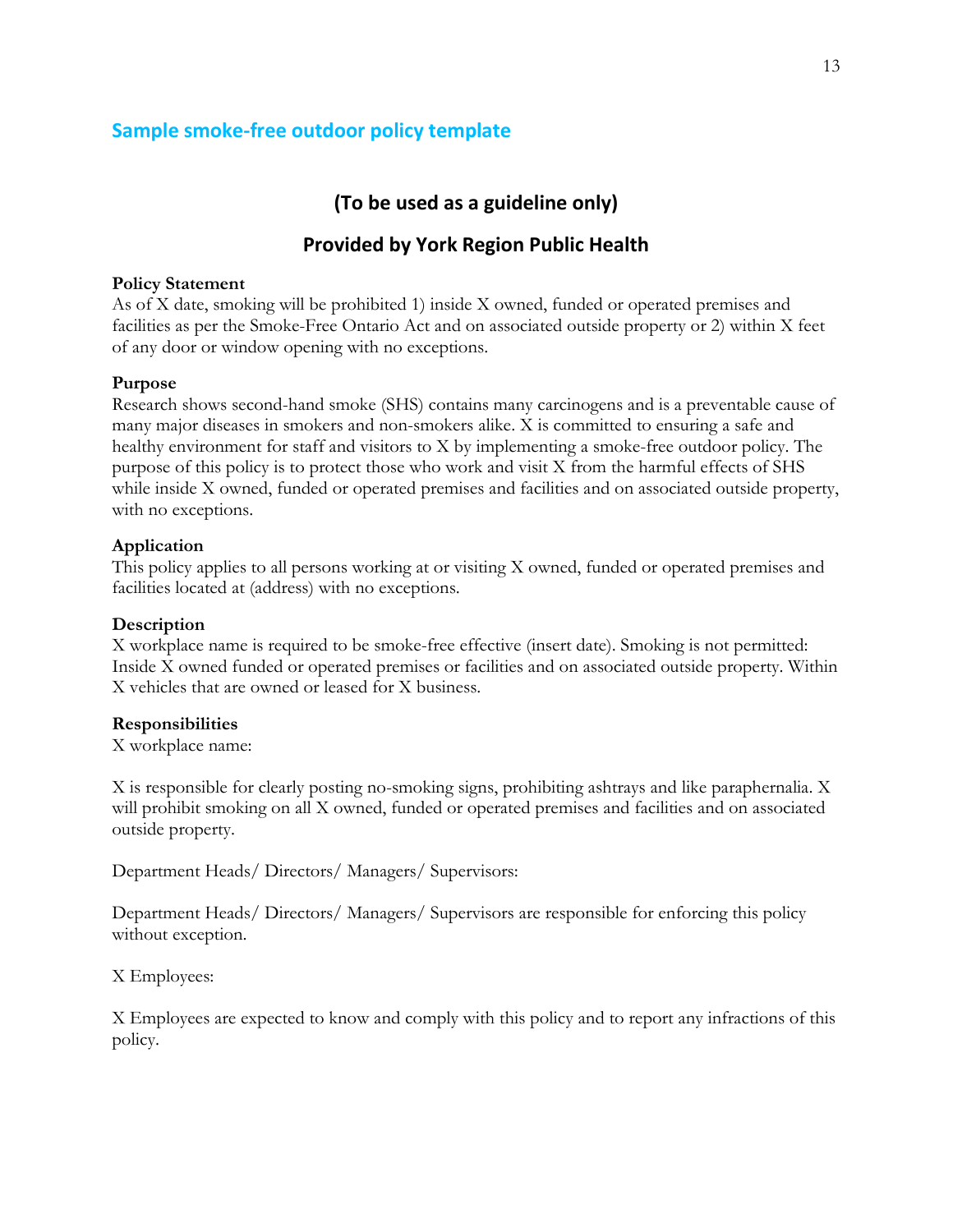# **Non-Compliance with Policy**

Non-compliance with this policy could lead to disciplinary action up to and including dismissal. X will be the lead enforcers of the X smoke-free policy. The enforcement protocols are as follows:

**Staff** 

**Non-staff**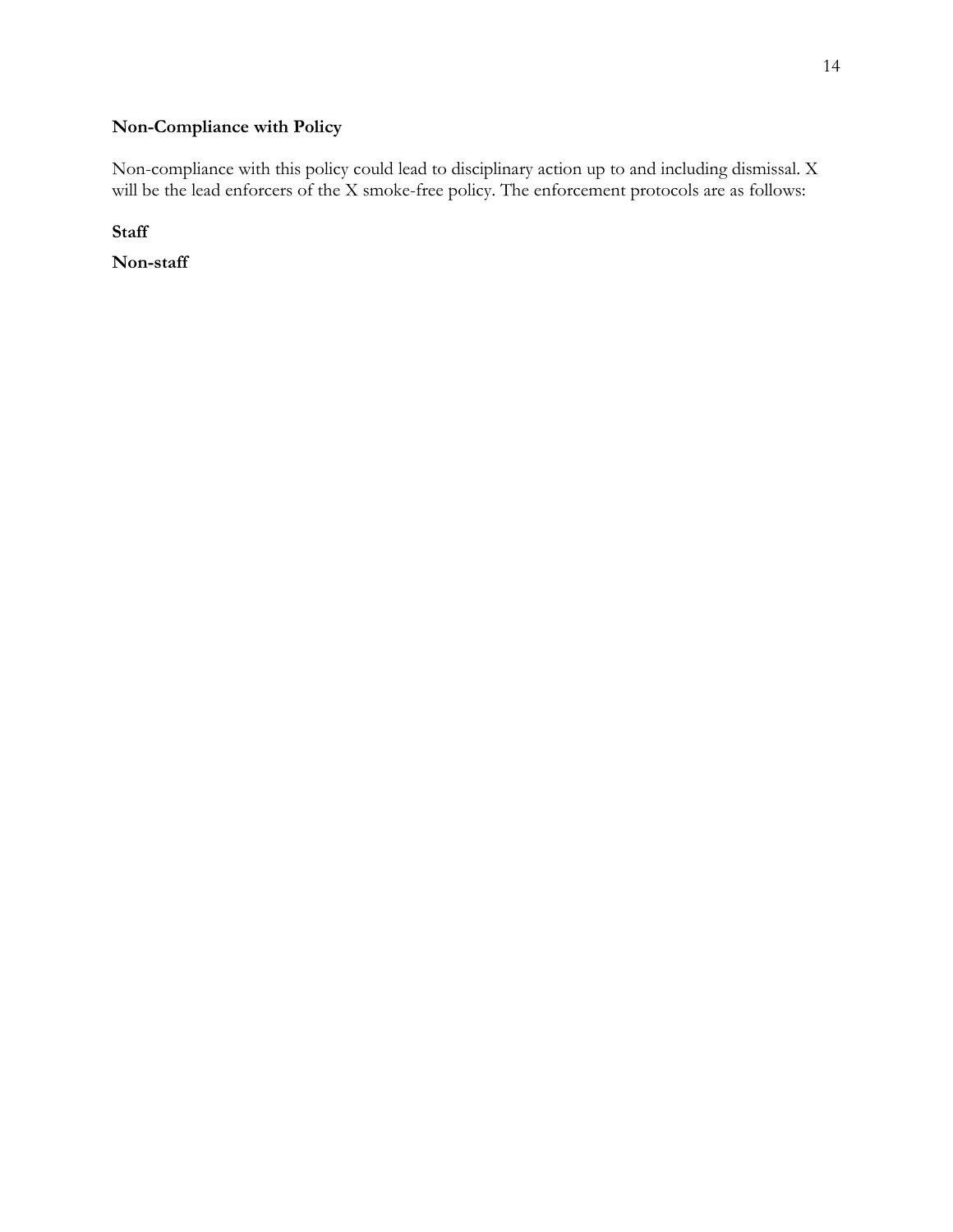# <span id="page-15-0"></span>**Bibliography**

Centre for Addiction and Mental Health (2006).

Do You Know Tobacco? Retrieved June 17, 2006 from: www.camh.net/About\_Addiction\_Mental\_Health/Drug\_and\_Addiction\_Information/tobacco\_

Department of Health. (1998). Report of the Scientific Committee on Tobacco and Health. The Stationery Office. London, United Kingdom. Retrieved from: www.health.gov.au/nhmrc/publicat/synopses/ph23syn.htm.

Department of Health and Human Services Centers for Disease Control and Prevention. (2000)

Work, smoking, and health: Coverage for tobacco use cessation treatment: Why, what and how?

A NIOSH scientific workshop. Washington: Centers for Disease Control.

Ontario Campaign for Action on Tobacco. (2003). Ontario Medical Association Position Paper: The Duty To Protect: Eliminating Second Hand Smoke from Public Places and Workplaces in Ontario. Toronto, Ontario. Retrieved June 17, 2006 from: www.oma.org/phealth2ndsmoke03.pdf.

Health Canada (2005). Smoking cessation in the Workplace: A guide to helping your employees quit smoking. Minister of Health. Health Canada.

Health Canada (2003). Towards a healthier workplace: A guidebook on tobacco control policies. Minister of Health. Health Canada.

<span id="page-15-1"></span>Professional Assisted Cessation Therapy (Date unknown). Employers' smoking cessation guide: Practical approaches to a costly workplace problem. Second Edition. New Jersey: PACT.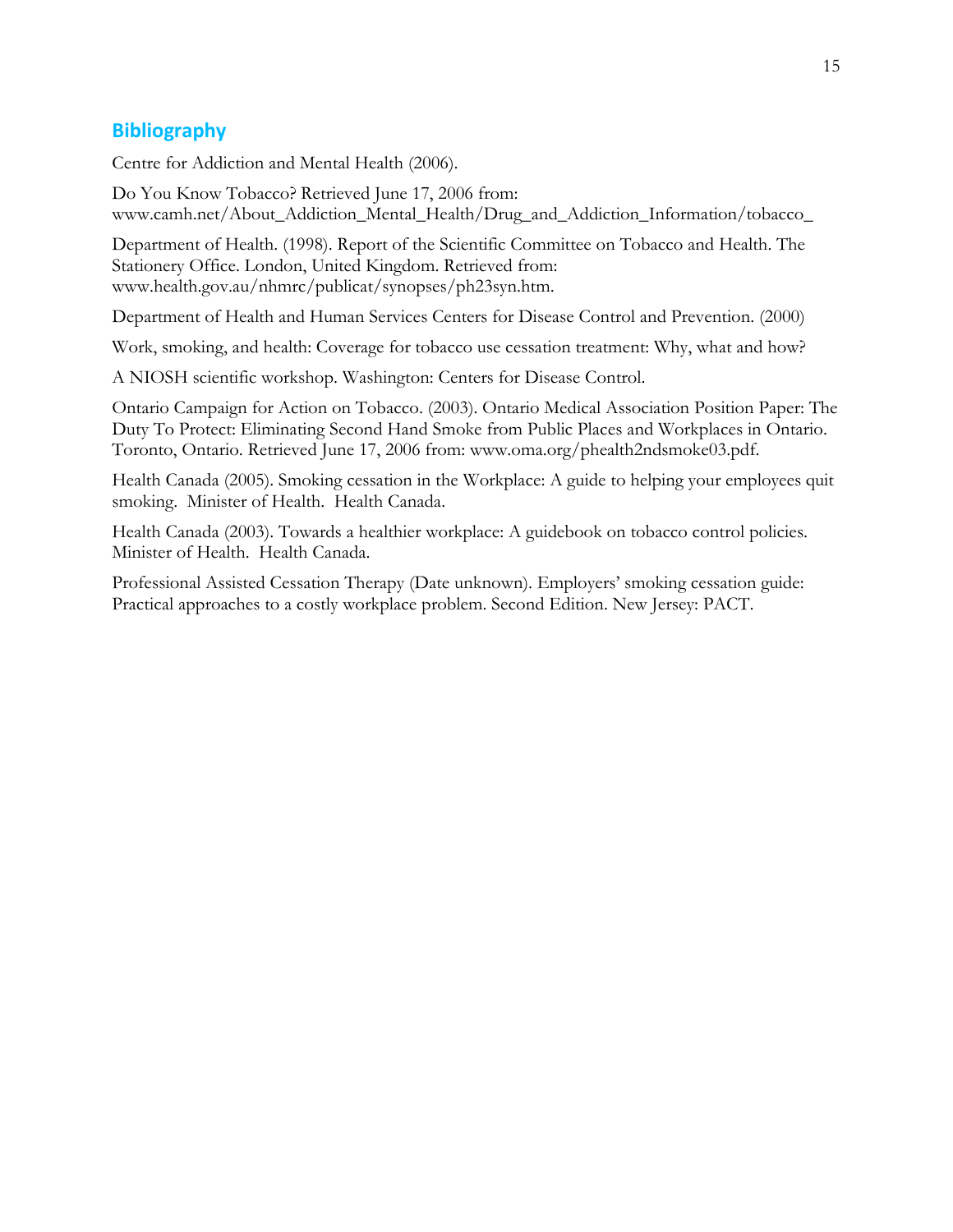# **Section IV**

# <span id="page-16-0"></span>**Appendices**

- 1. Smoking and the bottom line: Updating the costs of smoking in the workplace
- 2. Smoking cessation in the workplace: Comparing the different approaches
- 3. Websites: Tobacco information and cessation support
- 4. Employee needs assessment: Smoking cessation in the workplace survey
- 5. Checklist for assessing smoking cessation programs
- 6. Websites: Information on tobacco control and workplace issues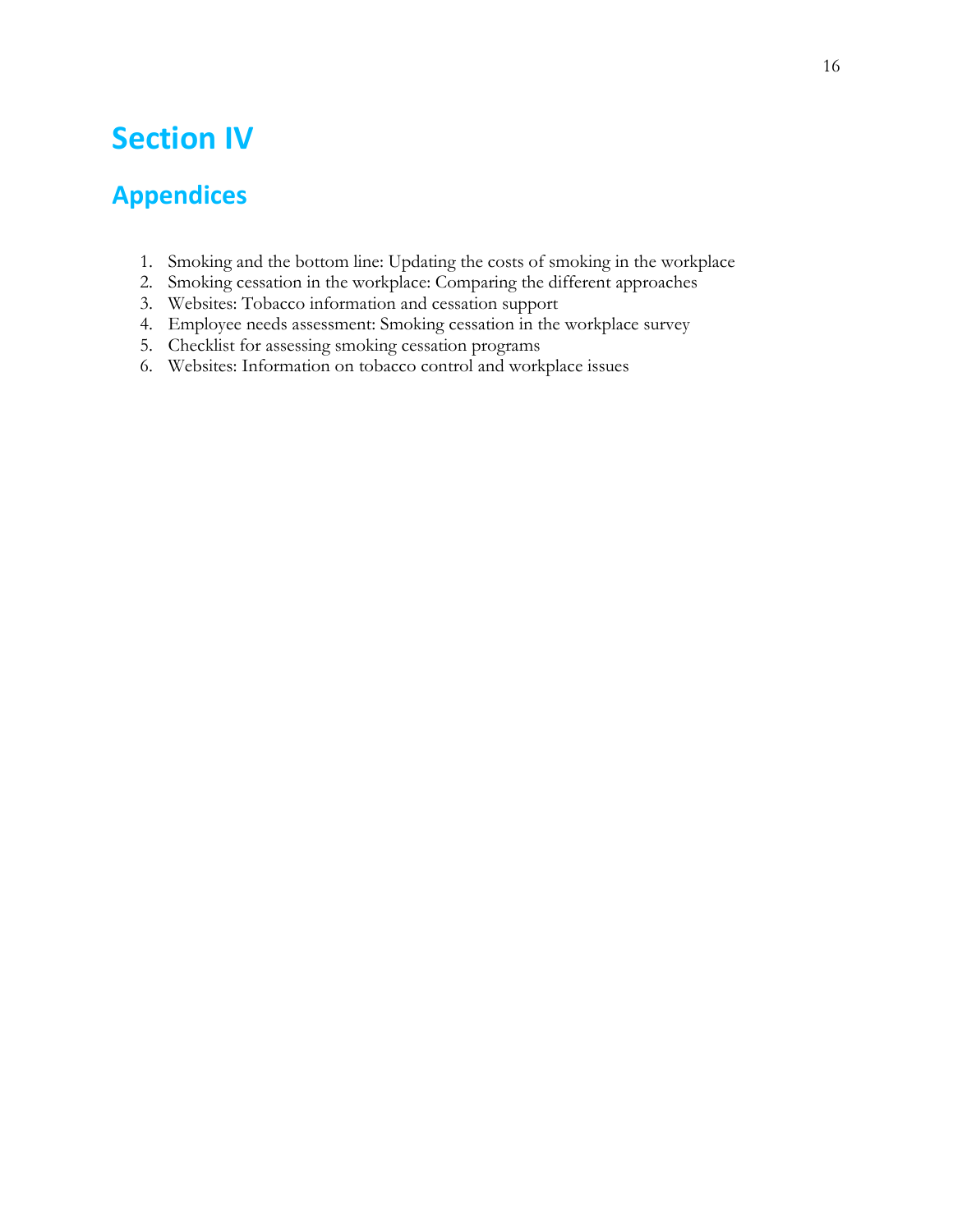# <span id="page-17-0"></span>**Appendix 1: Smoking and the bottom line**

| Cost Factor                    | Cost in $1997$ | Cost in $2006$ | Cost in $2012$ |
|--------------------------------|----------------|----------------|----------------|
| Increased absenteeism          | \$230          | \$323          | \$414          |
| Decreased productivity         | \$2,175        | \$3,053        | \$3,842        |
| Increased life insurance costs | \$75           | $\$0$          | Not assessed   |
| Smoking facilities costs       | \$85           | \$20           | Not assessed   |

#### **Table 1: The Annual Costs of Employing Smokers**

Source: The Conference Board of Canada 1997-2012

#### **Calculating Additional Absenteeism Cost of Smoking Employees to Employers**

COST Absent is the annual dollars each-employee cost due to increased absenteeism. DAYS LOST Smoker is the number of additional days in absenteeism taken by a smoking employee compared with a non-smoker. DAILY WAGE is the average daily wage.

COST Absent = DAYS LOST Smoker x DAILY WAGE x (1 + BENEFITS and TAXES)

Source: The Conference Board of Canada, 2012

#### **Calculating Lost Productivity Cost of Smoking Employees to Employers**

COST Prod is the annual loss of productivity in dollars per employee. CIGS is the average number of cigarettes smoked per day at work during non-sanctioned break periods, the assumption is two. TIME is the time taken to travel to smoking area and consume cigarette the assumption is 20 minutes per break. MINUTES is the number of minutes in an hour. WAGE Average is the average hourly wage. BENEFITS and TAXES are the payroll taxes and benefits paid by employer (supplementary labour income) expressed as a percentage of payroll. DAYS WORKED is the number of days worked per year; this is calculated with 227 days.

COST Prod = CIGS x TIME/MINUTES  $x$  WAGE Average  $x$  (1 + BENEFITS and TAXES)  $x$ DAYS WORKED

Source: The Conference Board of Canada, 2012

#### **CONCLUSION**

It is clear that smoking does have an impact on the bottom line. Organizations seeking to remain competitive in today's global economy can see how addressing a key employee health issue can boost their organization's productivity. What is also apparent is that smoking is only one of a number of employee health issues that can increase employer absenteeism and productivity costs.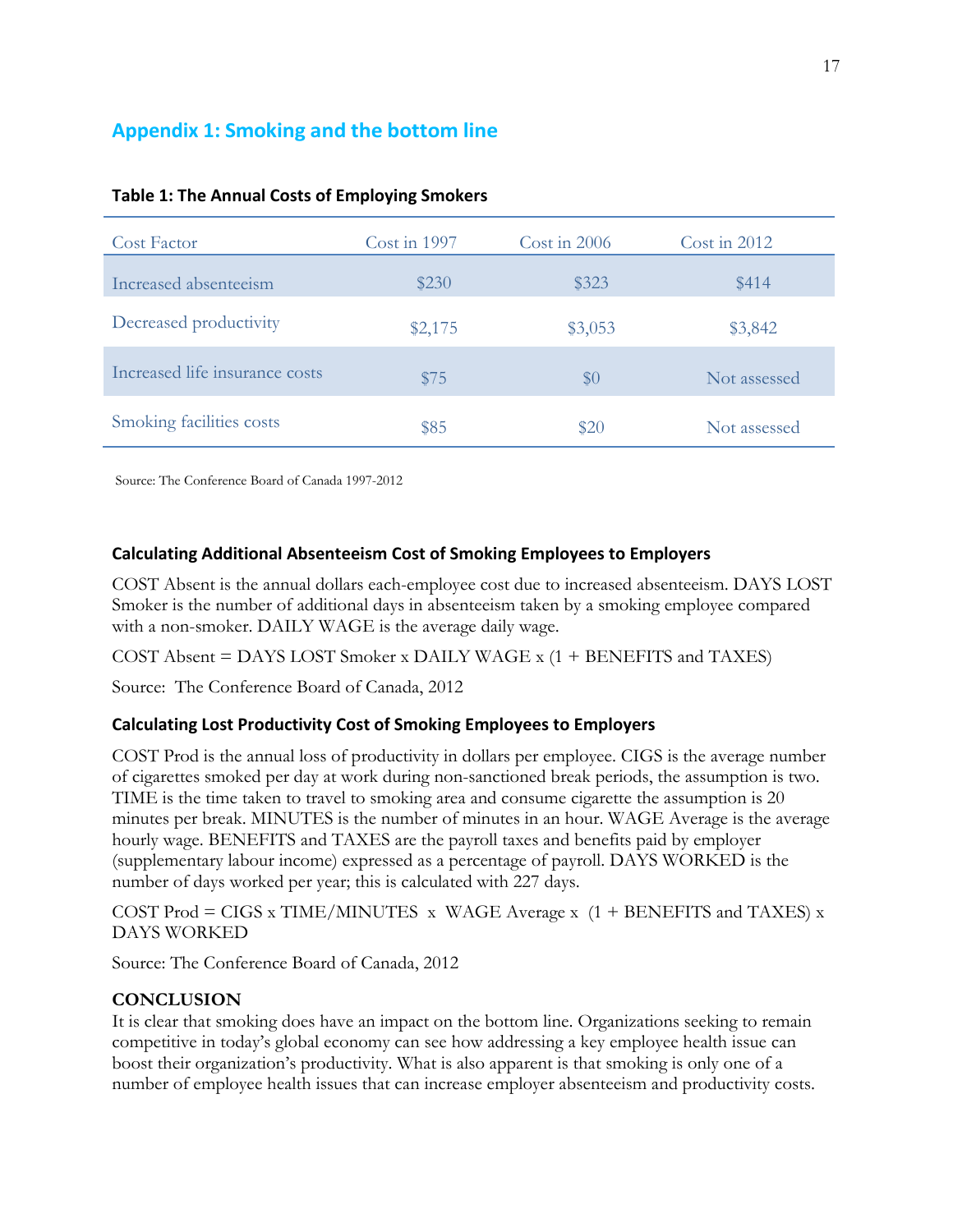# <span id="page-18-0"></span>**Appendix 2: Smoking cessation in the workplace: Comparing the different approaches**

As outlined in Section II: Smoking cessation in the workplace, there are three basic approaches for smoking cessation supports in the workplace and a variety of options. The chart below compares the various approaches by detailing the pros and cons associated with each approach. The gold standard for supporting smoking cessation in the workplace is to offer all three approaches and incorporate activities into a broader wellness initiative.

**Con**

#### **Comprehensive Approach (Offering programs and activities at the workplace)**

#### **Pro**

- More accessible
- More flexible (e.g., can be offered at various times to accommodate shift and other workers)
- Sends a strong message of commitment and support from employer
- Demonstrates employer's leadership
- May provide additional motivation
- Can be offered to spouses and family members
- Easy to target hard-to-reach groups
- Supports ex-smokers
- Can provide follow-up and support
- Can integrate cessation supports into existing workplace wellness initiatives
- Can build on existing tobacco control policies
- High costs, in terms of financial and human resources
- Group programs may not suit all employees
- Extensive training may be required
- Does not allow for anonymity
- May not accommodate different levels of addiction and readiness to quit
- There may be more and broader expertise and resources in the community
- Focusing on smokers in the workplace may stigmatize them and decrease success rates

#### **Facilitated Approach (Working with outside agencies to deliver programs and activities offsite and providing self-help materials)**

#### **Pro**

- Offers anonymity
- Makes use of external expertise, which means not "re-inventing the wheel" and ensures a level of expertise that may not exist within a workplace
- Employees can select the options that work best for them
- Some communities have a variety of options to choose from and many resources (especially larger centres)
- Sends a message of commitment and support from employer

#### **Con**

- Less accessible
- May be high cost in terms of human resources at the outset
- Less flexible
- Less easy to tailor to specific workplaces
- There may be fees
- Finding acceptable options may be difficult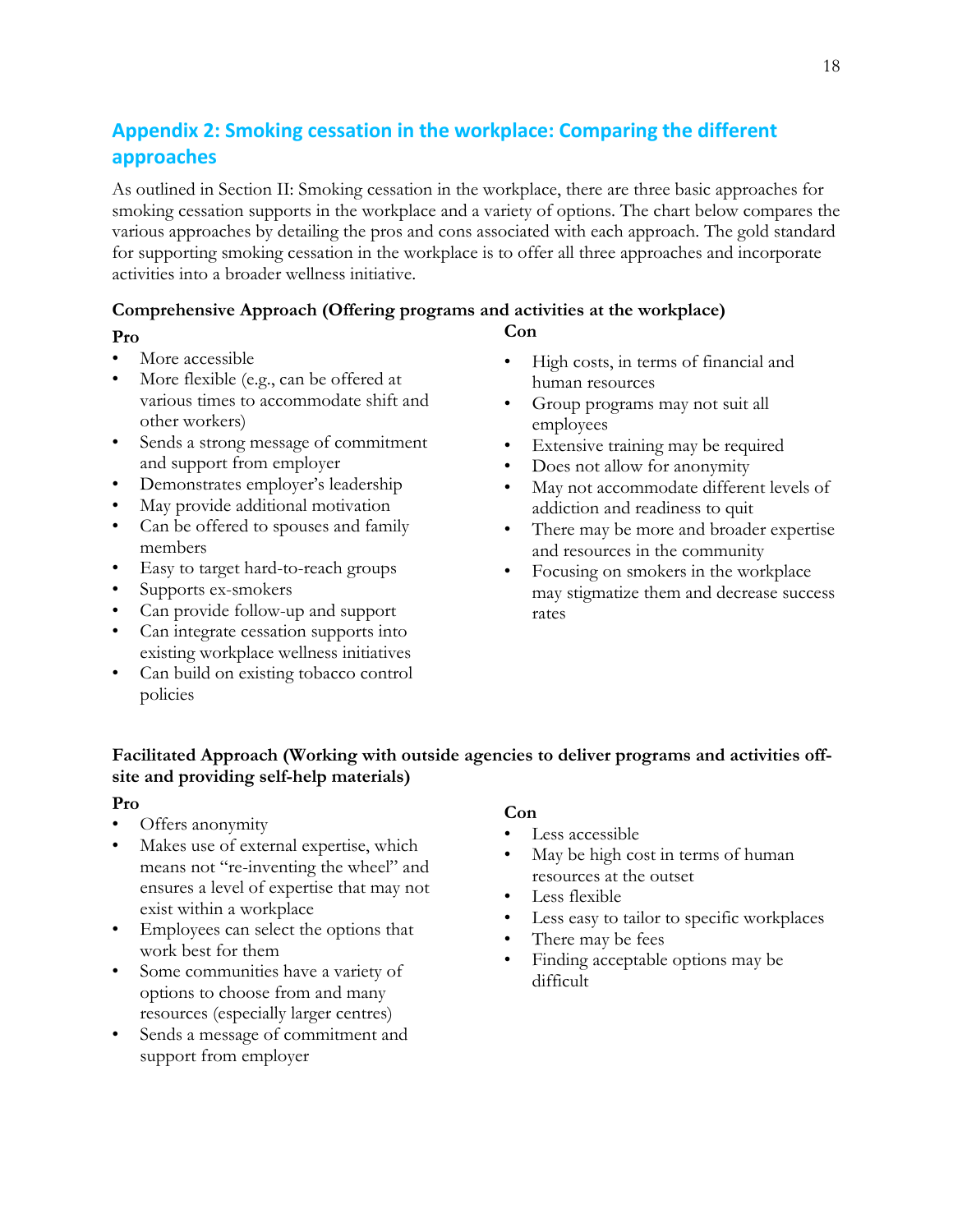#### **Education and Information Approach (Providing employees with information including self-help materials)**

#### **Pro**

- Low cost
- Better than no support at all if this is all that can be done
- All workplaces can take this approach
- Offers anonymity
- Good option for highly motivated smokers
- The quit rates are lower for self-help
- Education and information is not enough to change behavior

#### **Con**

- Lacks ongoing support
- Shows a lower level of support from employer
- Employees may not feel they are able to quit successfully on their own and this can be a barrier to action
- Follow-up is not possible

Adapted from: Health Canada, *Smoking Cessation in the Workplace: A guide to helping your employees quit smoking*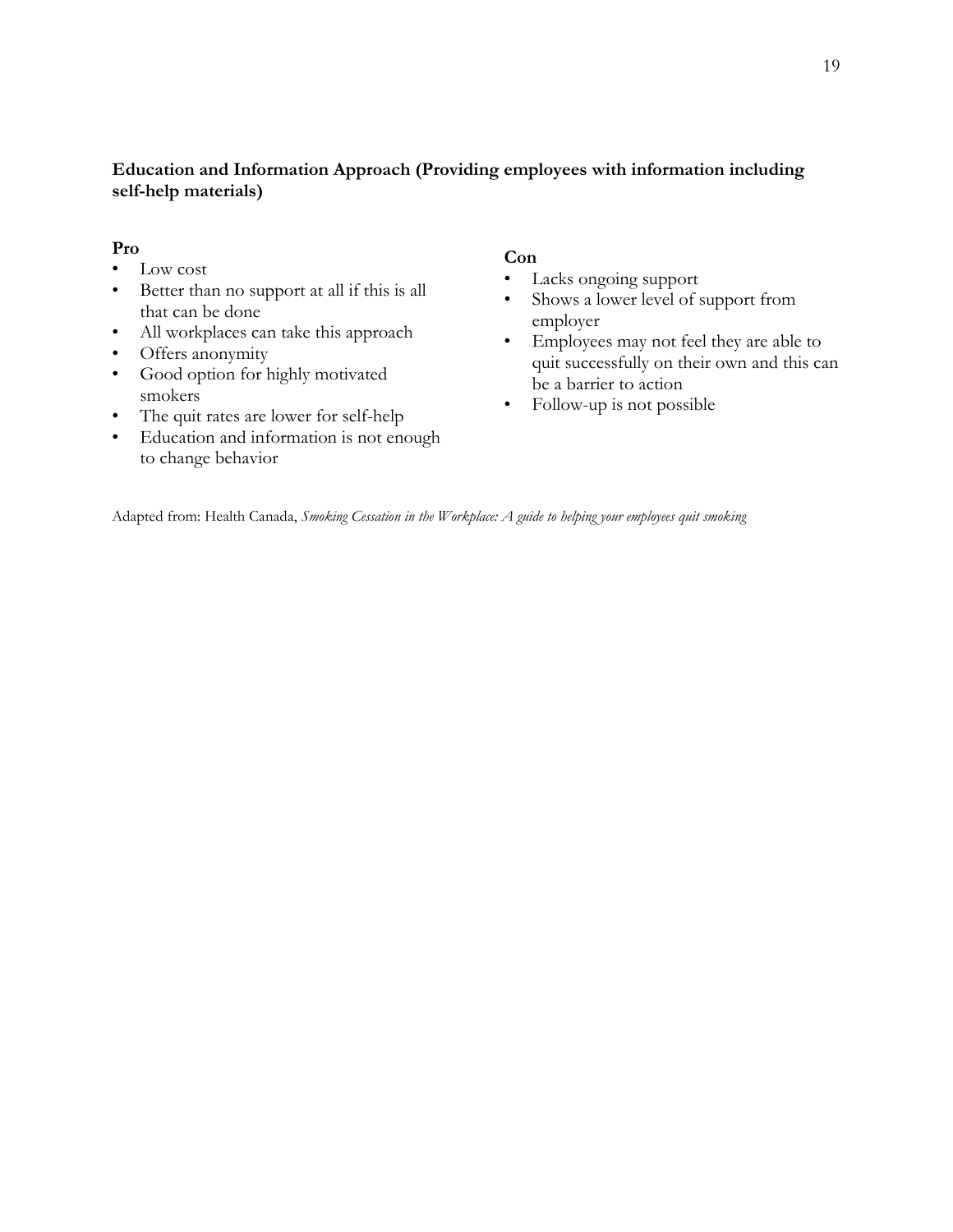# <span id="page-20-0"></span>**Appendix 3: Websites: Tobacco information and cessation support**

#### **Ministry of Health and Long-term Care**

Smoke-Free Ontario

<http://www.mhp.gov.on.ca/en/smoke-free/quit-smoking.asp>

#### **Canadian Cancer Society of Ontario**

One Step at a Time: Self-help booklets are available in various languages [www.cancer.ca/en/prevention-and-screening/live-well/smoking-and-tobacco/?region=on](http://www.cancer.ca/en/prevention-and-screening/live-well/smoking-and-tobacco/?region=on)

#### **Centre for Addiction and Mental Health**

Information on effects of tobacco smoking and cessation clinics <http://www.cancer.ca/en/prevention-and-screening/live-well/smoking-and-tobacco/?region=on>

#### **Health Canada**

Smoking in the Workplace: A guide to helping your employees quit smoking <http://www.hc-sc.gc.ca/hc-ps/pubs/tobac-tabac/cessation-renoncement/index-eng.php>

#### **Heart and Stroke Foundation of Ontario**

Resources available in print and online on topics including: healthy living, quitting smoking and talking with your kids [www.heartandstroke.ca](http://www.heartandstroke.ca/)

#### **Lung Association**

Quit strategies, facts about smoking, second-hand smoke, print resources [www.lung.ca](http://www.lung.ca/)

#### **Smoker's Helpline**

Telephone and online counselling is available; cessation support and online discussion forums are also available 1-877-513-5333 or [www.smokershelpline.ca](http://www.smokershelpline.ca/)

#### *Smoking and Pregnancy*

#### **Hospital for Sick Children-Mother Risk for health care providers**

Research-based information on smoking during pregnancy, breastfeeding and postnatal Information [www.motherisk.org/prof/index.jsp](http://www.motherisk.org/prof/index.jsp)

#### **For consumers**

Information on smoking during pregnancy, while breastfeeding and postnatal information for parents, community members [www.motherisk.org/women/index.jsp](http://www.motherisk.org/women/index.jsp)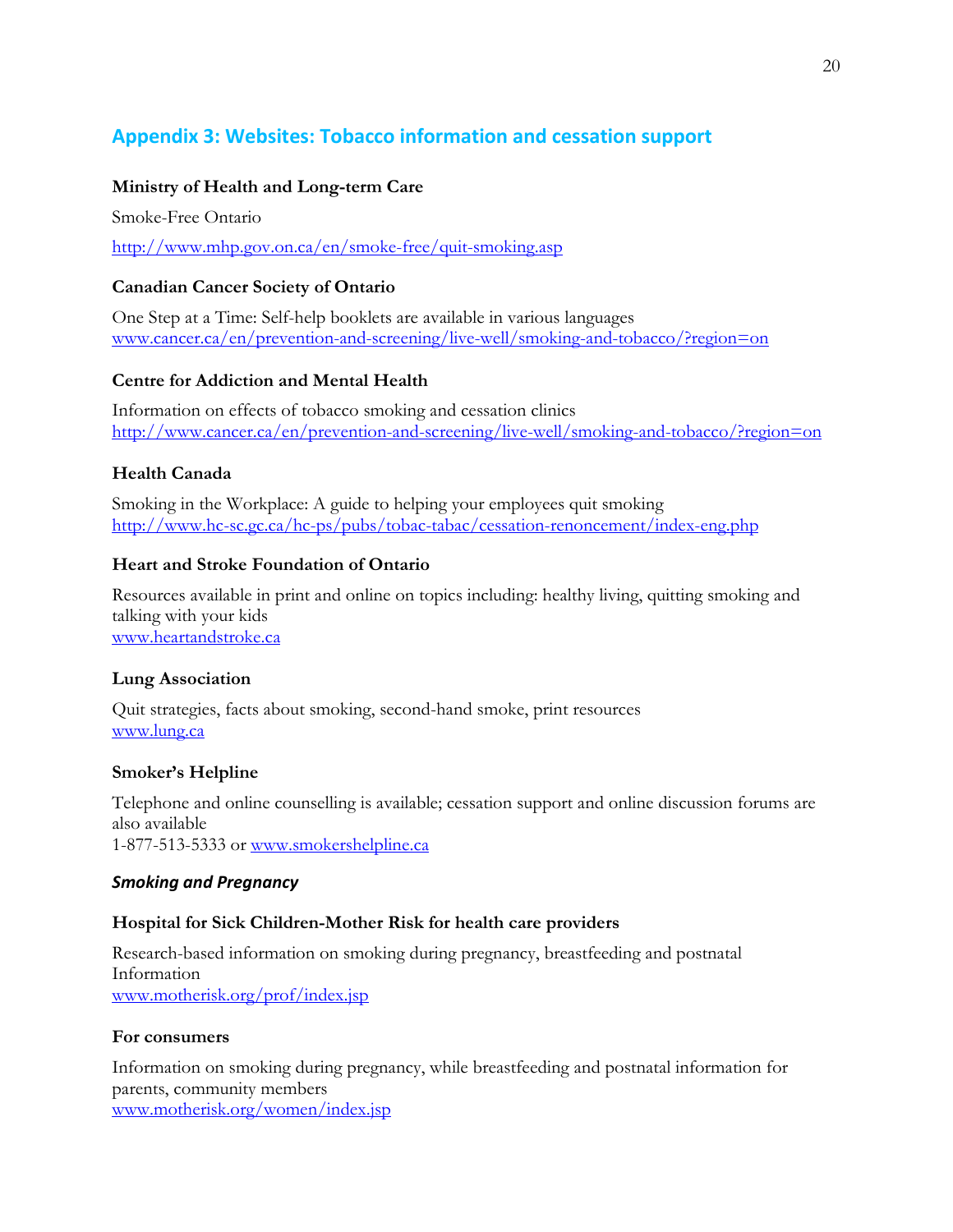# **Centre for Addiction and Mental Health**

Smoking and Pregnancy: sites for health care providers and parents, online support group links to print resources

[www.pregnets.org](http://www.pregnets.org/)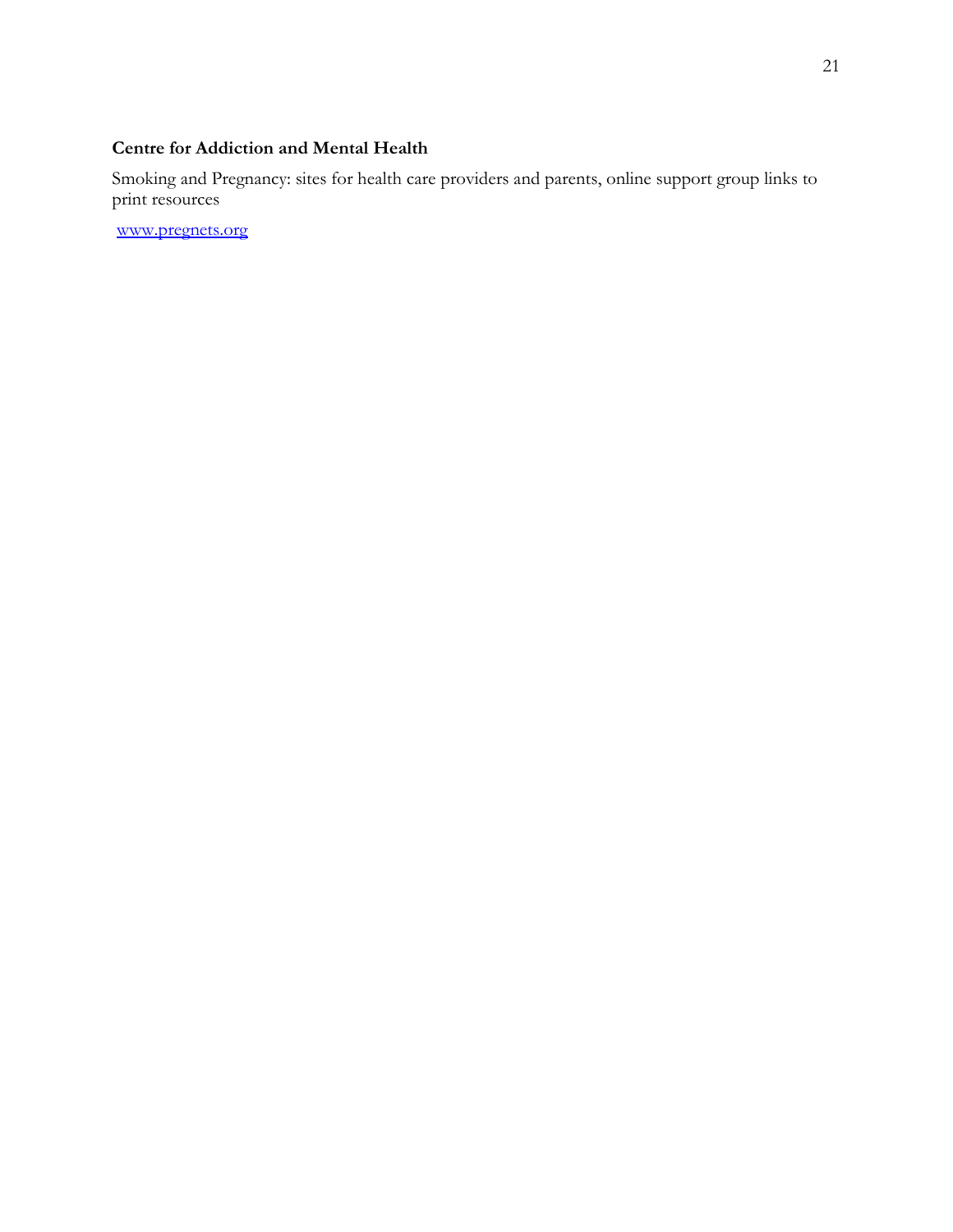# <span id="page-22-0"></span>**Appendix 4: Employee needs assessment: Smoking cessation in the workplace survey**

|    |        | Part A: About you                                                                                                          |        |                     |
|----|--------|----------------------------------------------------------------------------------------------------------------------------|--------|---------------------|
| 1. |        | I am Male Female                                                                                                           |        |                     |
| 2. |        | My age is $\_\_$                                                                                                           |        |                     |
| 3. |        | My hours of work are:                                                                                                      |        |                     |
| 4. |        | Which of the following best describes you? (Please check one)                                                              |        |                     |
|    | $\Box$ | I am a non-smoker                                                                                                          | □      | I am an ex-smoker   |
|    | $\Box$ | I am a light smoker                                                                                                        | $\Box$ | I am a heavy smoker |
| 5. | $\Box$ | Part B: Non-smoking policies and supports in the workplace<br>Are you aware of the smoking policy in our workplace?<br>Yes | $\Box$ | - No                |
| 6. |        | Do you know what quit smoking supports are available to employees at your workplace?                                       |        |                     |
|    | $\Box$ | Yes                                                                                                                        | $\Box$ | N <sub>o</sub>      |
|    |        | If yes, please list supports you are aware of:                                                                             |        |                     |
|    |        |                                                                                                                            |        |                     |
| 7. |        | Do you support a smoke-free environment including smoke-free grounds?                                                      |        |                     |
|    | $\Box$ | Yes                                                                                                                        | $\Box$ | N <sub>o</sub>      |

If you are a non-smoker, please stop the survey here Thank-you for completing this survey If you are a current smoker please go to question #8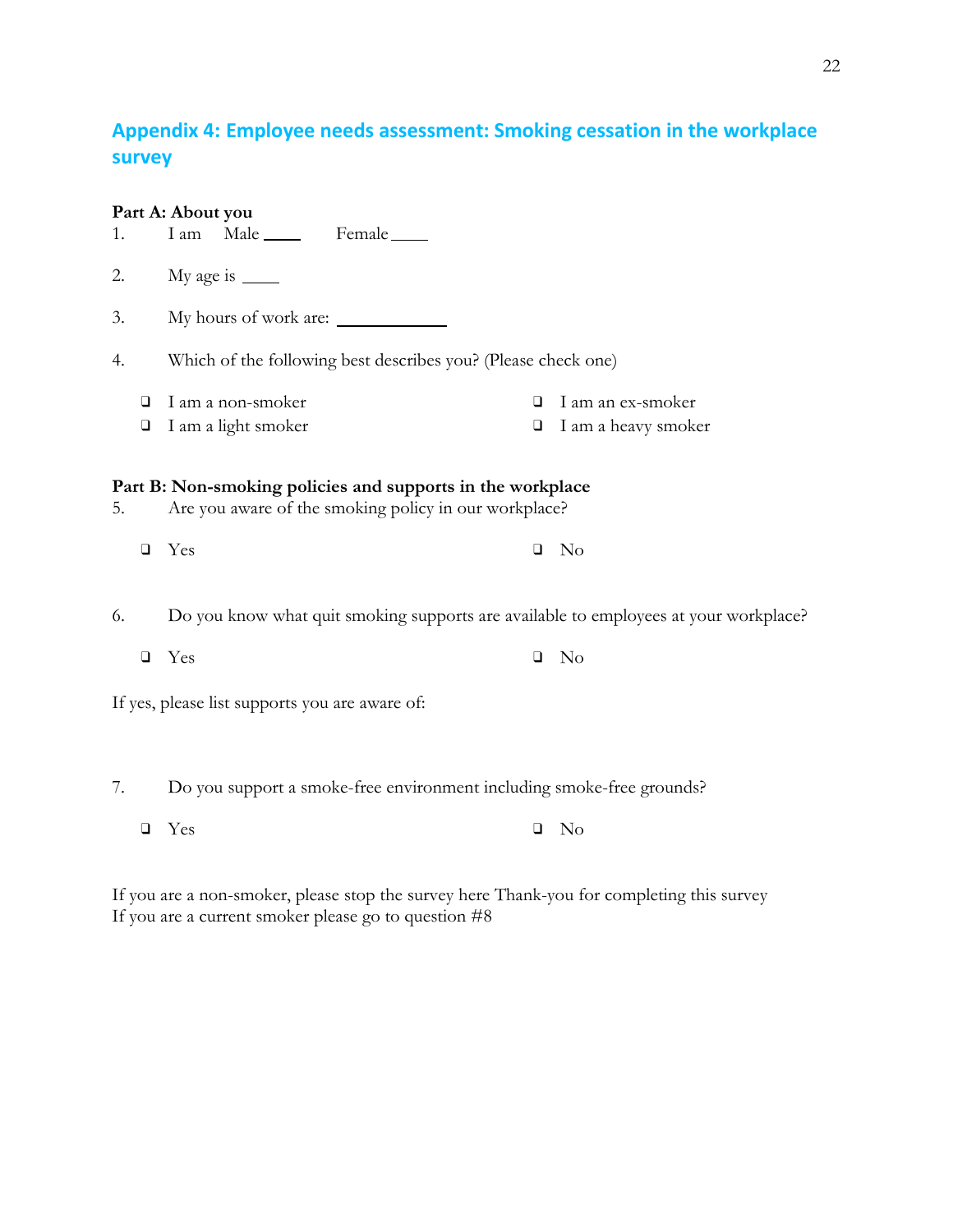| Part C: About supporting people who want to stop smoking and who want to stay quit<br>Would you like to quit smoking?<br>8. |                                            |                                                                                                                                       |   |                |  |    |   |                |
|-----------------------------------------------------------------------------------------------------------------------------|--------------------------------------------|---------------------------------------------------------------------------------------------------------------------------------------|---|----------------|--|----|---|----------------|
|                                                                                                                             | o                                          | Yes                                                                                                                                   |   | N <sub>o</sub> |  |    | ❏ | Uncertain      |
|                                                                                                                             | If yes- how soon? $\overline{\phantom{a}}$ |                                                                                                                                       |   |                |  |    |   |                |
| 9.                                                                                                                          |                                            | How many times in the past year have you quit smoking for at least 24 hours?                                                          |   |                |  |    |   |                |
|                                                                                                                             | □                                          | None                                                                                                                                  | ⊔ | One            |  |    | u | More than once |
| 10.                                                                                                                         |                                            | Have you used any quit smoking supports such as counselling, nicotine gum, or other when<br>you've tried to quit smoking in the past? |   |                |  |    |   |                |
|                                                                                                                             | ⊔                                          | Yes                                                                                                                                   |   |                |  | No |   |                |

If yes, please describe the types of supports you have used such as; self-help materials, group cessation programs, quit-lines, doctor's advice, counselling from a pharmacist, use of nicotine gum, patch, prescription for Zyban, other.

11. Would you participate in smoking cessation assistance if it was offered through your workplace?

| $\Box$ Yes | $\Box$ No | $\Box$ Not sure (please |
|------------|-----------|-------------------------|
|            |           | explain)                |

- 12. What types of support and activities would you use to help you stop smoking or to help you stay smoke-free? (Check all that apply)
	- ❑ Group quit smoking program offered at work
	- ❑ Group quit smoking program offered off-site
	- ❑ Brief, professional advice
	- ❑ One-on-one counselling with a health professional
	- ❑ Quit medications (nicotine patch, gum, lozenge, or inhaler, Zyban, Champix)
	- ❑ Self-help information (brochures, websites, etc.)
	- ❑ Telephone quit-line
	- ❑ Quit smoking contests and challenges
	- ❑ Health fairs
	- ❑ Quit smoking workshops with a health professional over the lunch break
	- ❑ 100 per cent smoke-free policy in the workplace including smoke-free grounds
	- ❑ Peer support
	- ❑ Other (please explain)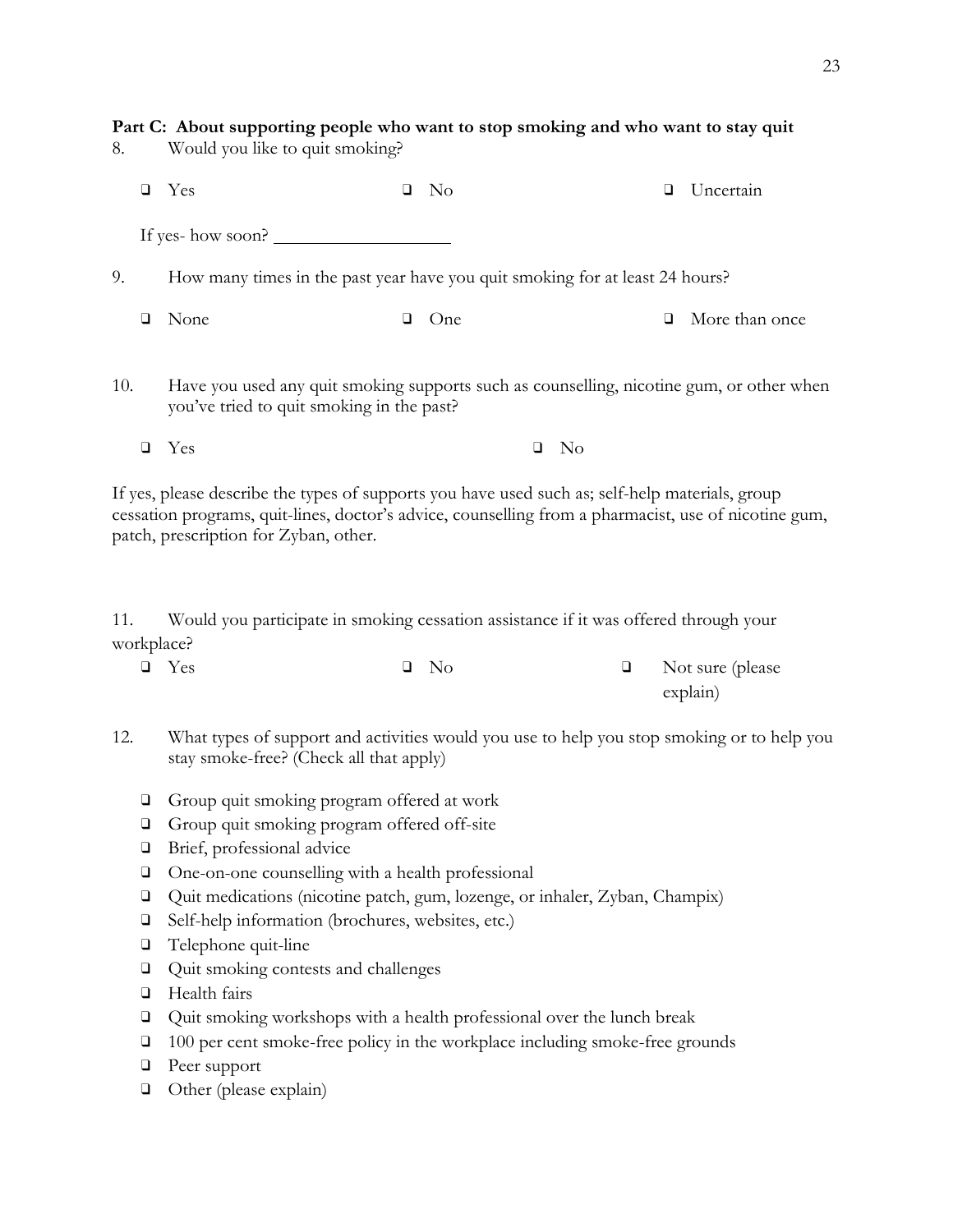- 13. What times of the day would you be able to attend quit smoking supports and/or activities? (Check all that apply)
	- ❑ Lunch break
	- ❑ Before work hours
	- ❑ After work hours
- 14. What specific information on tobacco/ quitting smoking would you like to have?
- 15. What would stop you from participating in smoking cessation activities offered through the workplace? Please explain:

Thank you for completing the survey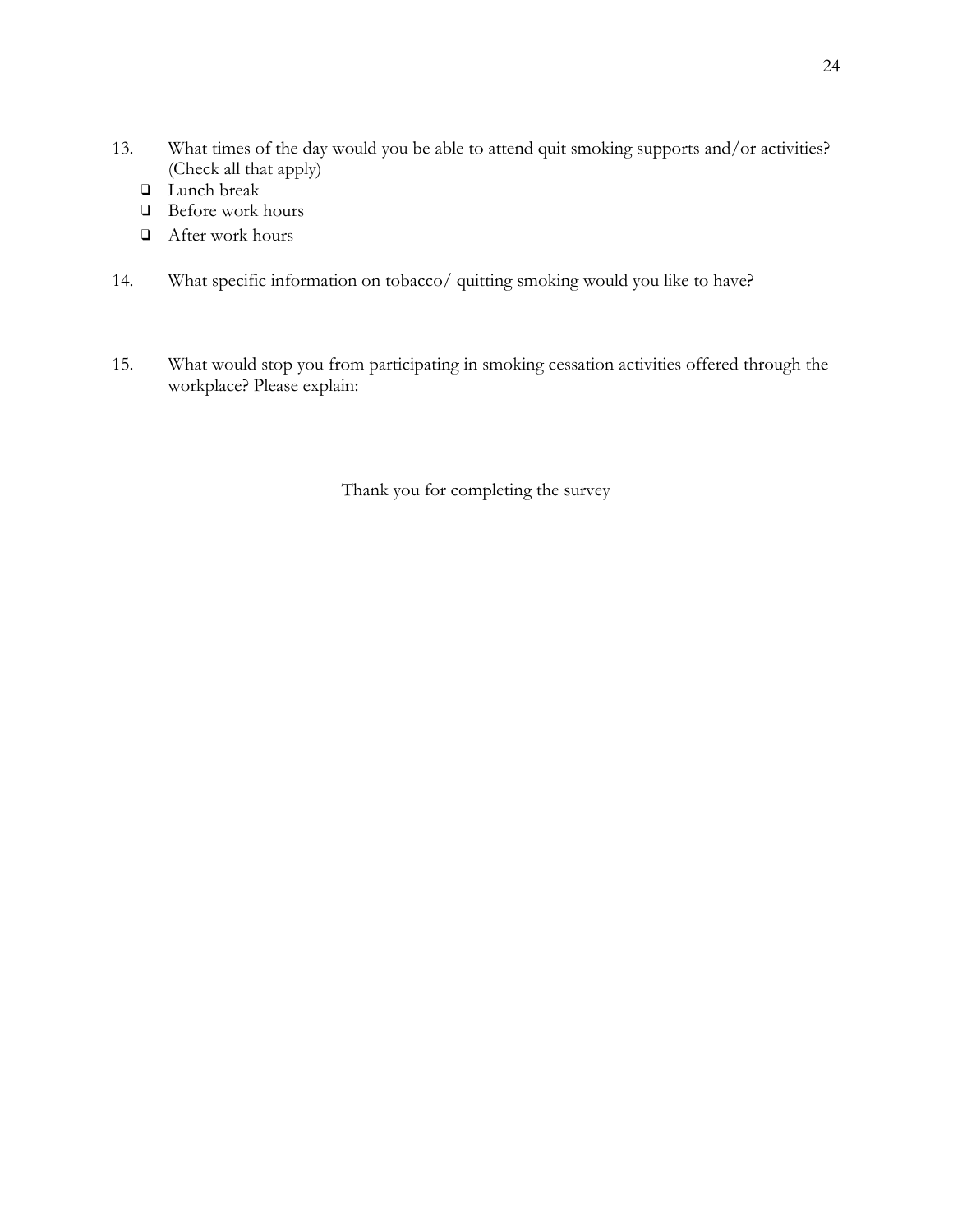# <span id="page-25-0"></span>**Appendix 5: Checklist for assessing smoking cessation programs**

If you are going to establish an in-house program or partner with an outside agency, there are some factors you may want to consider:

- ❑ Can the program be offered at times and in locations that are convenient for your employees?
- ❑ Will the program suit your employees' personalities and styles of learning?
- ❑ Do the program leaders recognize that not all smokers are at the same stage in the quitting process?
- ❑ Can they modify their approach accordingly?
- ❑ Has the program been evaluated and does it have a proven success rate based on a thorough threeand six-month follow-up?
- ❑ Is the program offered by or associated with a credible organization?
- ❑ Is there sufficient follow-up and support?

Consider asking the following questions about the program content and its leaders (the more "yes" answers the better). Does the program:

- ❑ Help the smoker deal with the physical addiction of smoking?
- ❑ Incorporate the use of quit medications?
- ❑ Help the smoker deal with the psychological addiction of smoking?
- ❑ Help the smoker deal with the social nature of smoking?
- ❑ Prepare the smoker for a future without cigarettes?
- ❑ Reinforce the smoker's motivation to quit?
- ❑ Provide tips to control urges to smoke?
- ❑ Make use of the special support systems and other wellness activities in the workplace?
- ❑ Provide information about stress management, physical activity and nutrition?

Are the program leaders:

- ❑ Knowledgeable about behaviour change in general and smoking cessation in particular?
- ❑ Supportive and genuinely interested in helping people quit smoking?
- ❑ Reputable. Call other organizations, ask about the program and speak with people who have participated in the program.

Source: *Smoking Cessation in the Workplace: A guide to helping your employees quit smoking,* Health Canada